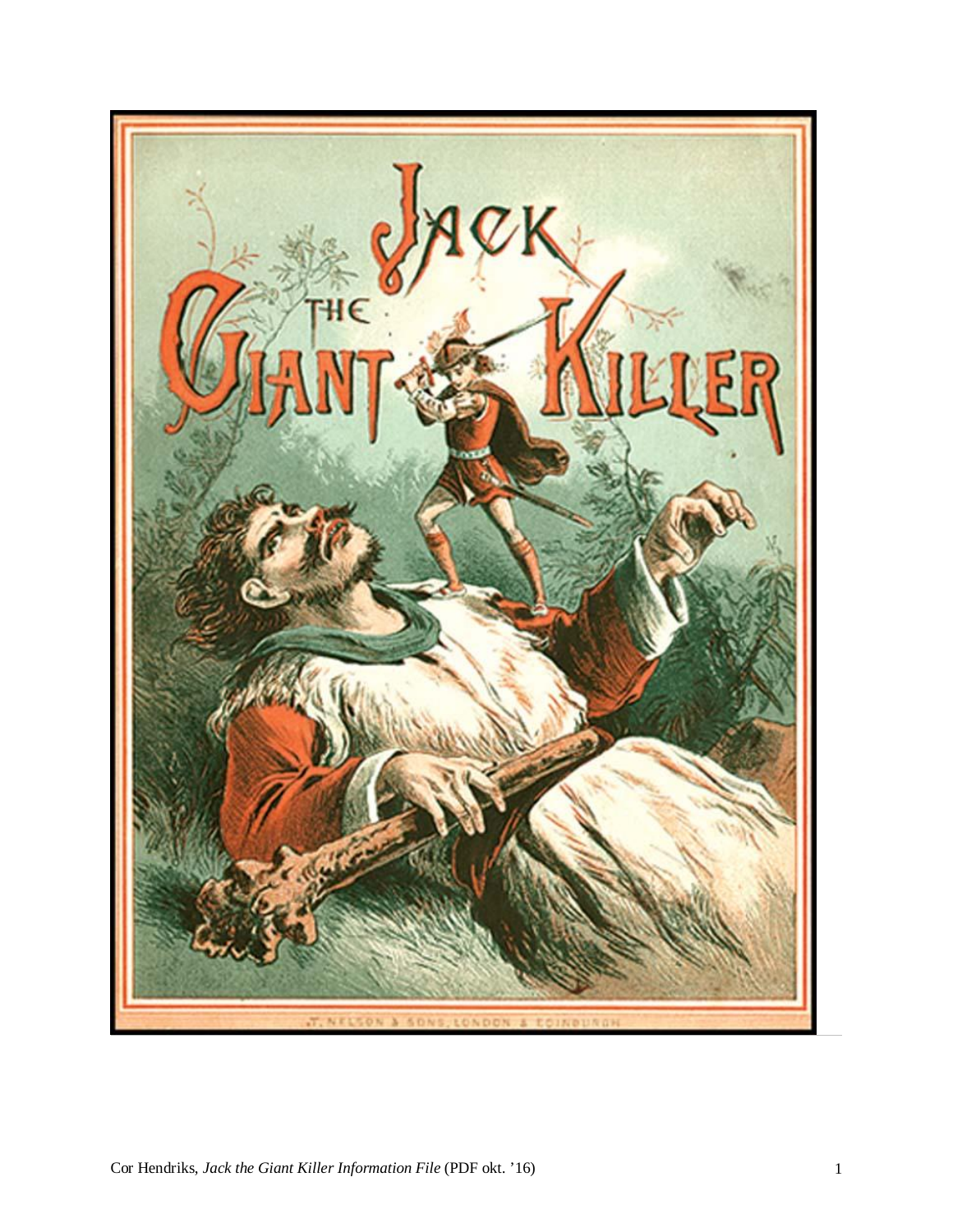# Jack the Giant Killer

From Wikipedia, the free encyclopedia



"**Jack the Giant Killer**" is a British fairy tale and legend about a plucky (presumably) young adult who slays a number of giants during King Arthur's reign. The tale is characterised by violence, gore and blood-letting. Giants are prominent in Cornish folklore, Breton mythology and Welsh Bardic lore. Some parallels to elements and incidents in Norse mythology have been detected in the tale, and the trappings of Jack's last adventure with the Giant Galigantus suggest parallels with French and Breton fairy tales such as Bluebeard. Jack's belt is similar to the belt in "The Valiant Little Tailor", and his magical sword, shoes, cap, and cloak are similar to those owned by Tom Thumb or those found in Welsh and Norse mythology.

Neither Jack nor his tale are referenced in English literature prior to the eighteenth century, and his story did not appear in print until 1711. It is probable an enterprising publisher assembled a number of anecdotes about giants to form the 1711 tale. One scholar speculates the public had grown weary of King Arthur – the greatest of all giant killers – and Jack was created to fill his shoes. Henry Fielding,John Newbery, Samuel Johnson, Boswell, and William Cowper were familiar with the tale.

In 1962, a feature-length film based on the tale was released starring Kerwin Mathews. The film made extensive use of stop motion in the manner of Ray Harryhausen.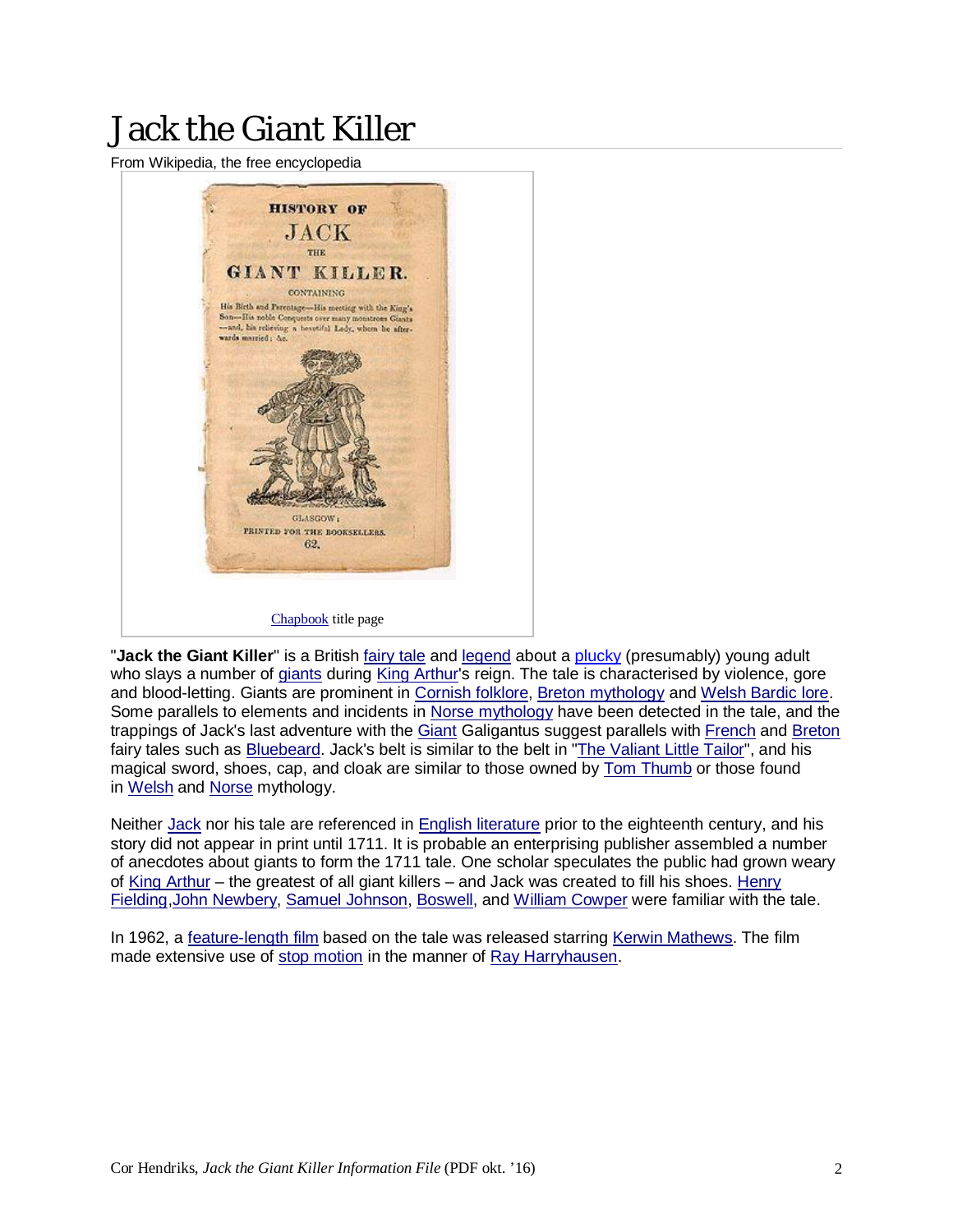

Jack kills Cormoran with a pick-axe

This plot summary is based on a text published ca. 1760 by John Cotton and Joshua Eddowes, which in its turn was based on a chapbook ca. 1711, and reprinted in 'The Classic Fairy Tales' by Iona and Peter Opie in 1974.

The tale is set during the reign of King Arthur and tells of a young Cornish farmer's son named Jack who is not only strong but so clever he easily confounds the learned with his penetrating wit. Jack encounters a cattle-eating giant called Cormoran (Cornish: 'The Giant of the Sea' SWF:Kowr-Mor-An) and lures him to his death in a pit trap. Jack is dubbed 'Jack the Giant-Killer' for this feat and receives not only the giant's wealth, but a sword and belt to commemorate the event. Another giant named Blunderbore vows vengeance for Cormoran's death and carries Jack off to an enchanted castle. Jack manages to slay Blunderbore and his brother Rebecks by hanging and stabbing them. He frees three ladies held captive in the giant's castle.

On a trip into Wales, Jack tricks a two-headed Welsh giant into slashing his own belly open. King Arthur's son now enters the story and Jack becomes his servant. They spend the night with a threeheaded giant and rob him in the morning. In gratitude for having spared his castle, the three-headed giant gives Jack a magic sword, a cap of knowledge, a cloak of invisibility, and shoes of swiftness. On the road, Jack and the Prince meet an enchanted Lady serving Lucifer. Jack breaks the spell with his magic accessories, beheads Lucifer, and the Lady marries the Prince. Jack is rewarded with membership in the Round Table.



**St Michael's Mount home of the Giant** 

Jack ventures forth alone with his magic shoes, sword, cloak, and cap to rid the realm of troublesome giants. He encounters a giant terrorizing a knight and his lady. He cuts off the giant's legs then puts him to death. He discovers the giant's companion in a cave. Invisible in his cloak, Jack cuts off the giant's nose then slays him by plunging his sword into the monster's back. He frees the giant's captives and returns to the house of the knight and lady he earlier had rescued. A banquet is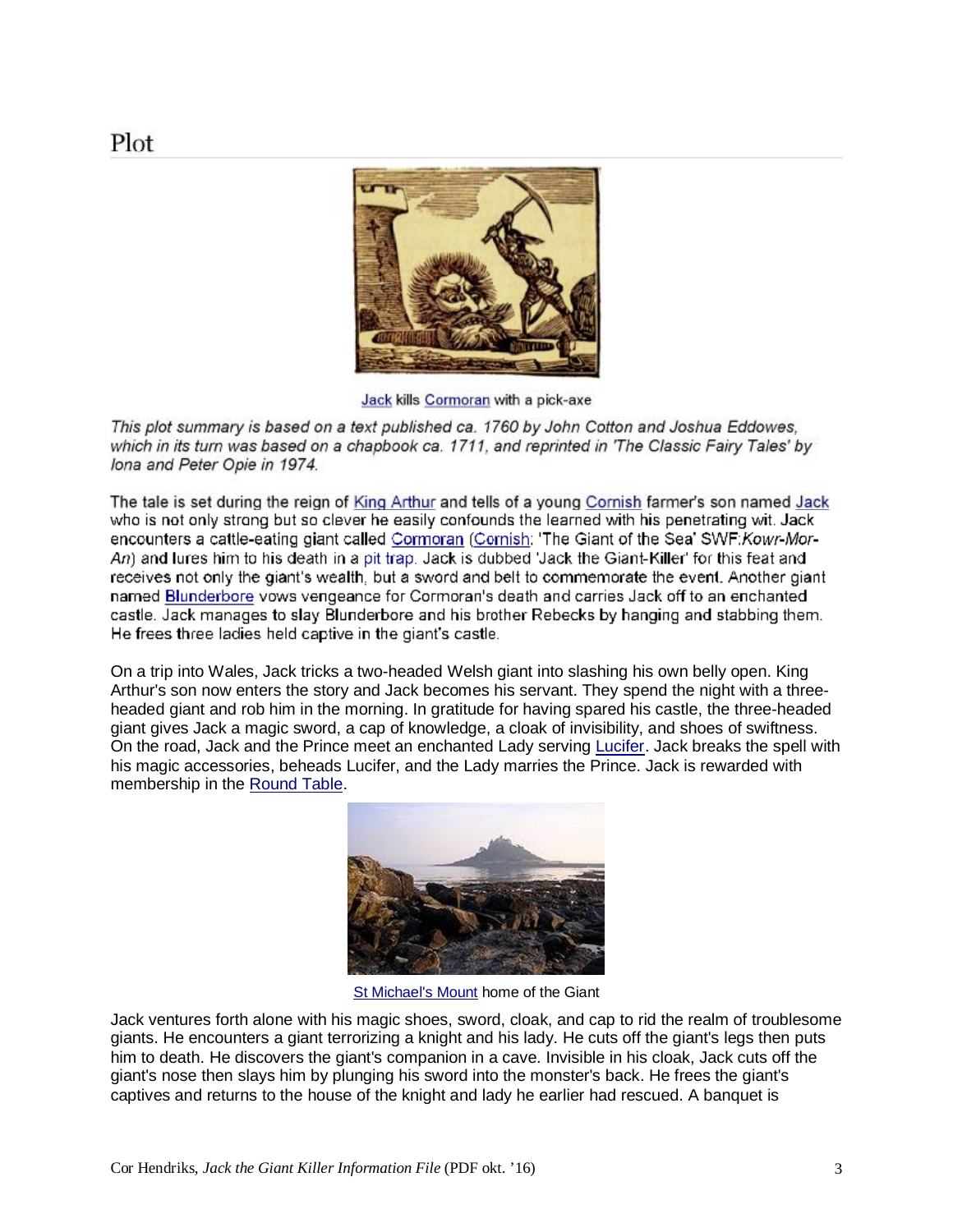prepared, but it is interrupted by the two-headed giant **Thunderdel chanting "Fee, fau, fum"**. Jack defeats and beheads the giant with a trick involving the house's moat and drawbridge.

Growing weary of the festivities, Jack sallies forth for more adventures and meets an elderly man who directs him to an enchanted castle belonging to the giant Galigantus (Galligantua, in the Joseph Jacobs version). The giant holds captive many knights and ladies and a Duke's daughter who has been transformed into a white doe through the power of a sorcerer. Jack beheads the giant, the sorcerer flees, the Duke's daughter is restored to her true shape, and the captives are freed.

At the court of King Arthur, Jack marries the Duke's daughter and the two are given an estate where they live happily ever after.

## Background



Thor and Skrymir

Tales of monsters and heroes are abundant around the world, making the source of "Jack the Giant Killer" difficult to pin down, however the ascription of Jack relation to Cornwall suggests a Brythonic (Celtic) origin. The early Welsh tale How Culhwch won Olwen (tentatively dated to c. 1100), set in Arthurian Britain places Arthur as chief among the kings of Britain.<sup>[1]</sup> The young hero Culhwch ap Cilydd makes his way to his cousin Arthur's court at Celliwig in Cornwall where he demands Olwen as his bride; the beautiful daughter of the giant *Ysbaddaden Ben Cawr* ('Chief of Giants'). The Giant sets a series of impossible tasks which Arthur's champions Bedwyr and Cai are honour-bound to fulfill before Olwen is released to the lad; and the Giant King must die. Folklorists Iona and Peter Opie have observed in *The Classic Fairy Tales* (1974) that "the tenor of Jack's tale, and some of the details of more than one of his tricks with which he outwits the giants, have similarities with Norse mythology." An incident between Thor and the giant Skrymir in the *Prose Edda* of ca. 1220, they note, resembles the incident between Jack and the stomach-slashing Welsh giant. The Opies further note that the Swedish tale of "The Herd-boy and the Giant" shows similarities to the same incident, and "shares an ancestor" with the Grimms's "The Valiant Little Tailor", a tale with wide distribution. According to the Opies, Jack's magical accessories – the cap of knowledge, the cloak of invisibility, the magic sword, and the shoes of swiftness – could have been borrowed from the tale of Tom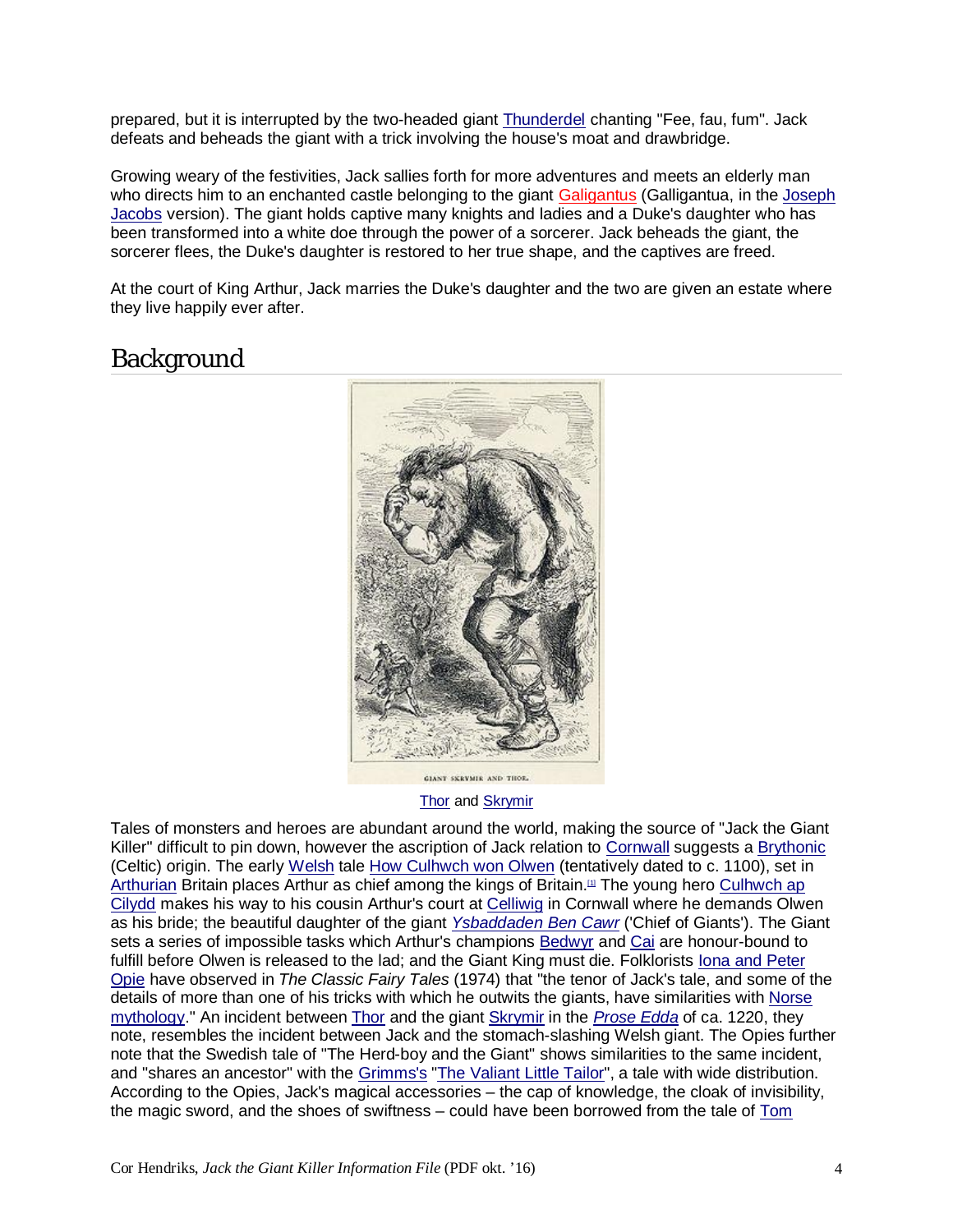Thumb or from Norse mythology, however older analogues in British Celtic lore such as *Y Mabinogi* and the tales of Gwyn ap Nudd, cognate with the Irish Fionn mac Cumhaill, suggest that these represent attributes of the earlier Celtic gods such as the shoes associated with triple-headed Lugus; Welsh Lleu Llaw Gyffes of the Fourth Branch, Arthur's invincible sword Caledfwlch and his Mantle of Invisibility *Gwenn* one of the Thirteen Treasures of the Island of Britain mentioned in two of the branches; or the similar cloak of <u>Caswallawn</u> in the <u>Second Branch.<sup>[2][3]</sup></u> Another parallel is the Greek demigod Perseus, who was given a magic sword, the winged sandals of Hermes and the 'cap of darkness' (borrowed from Hades) to slay the gorgon Medusa. Ruth B. Bottigheimer observes in *The Oxford Companion to Fairy Tales* that Jack's final adventure with Galigantus was influenced by the "magical devices" of French fairy tales.<sup>[4]</sup> The Opies conclude that analogues from around the world "offer no surety of Jack's antiquity."<sup>[3]</sup>

The Opies note that tales of giants were long known in Britain. King Arthur's encounter with the giant of St Michael's Mount – or Mont Saint-Michel in Brittany<sup>[5]</sup> – was related by Geoffrey of Monmouth in *Historia Regum Britanniae* in 1136, and published by Sir Thomas Malory in 1485 in the fifth chapter of the fifth book of *Le Morte d'Arthur*: [3]

*Then came to [King Arthur] an husbandman ... and told him how there was ... a great giant which had slain, murdered and devoured much people of the country ... [Arthur journeyed to the Mount, discovered the giant roasting dead children,] ... and hailed him, saying ... [A]rise and dress thee, thou glutton, for this day shalt thou die of my hand. Then the glutton anon started up, and took a great* club in his hand, and smote at the king that his coronal fell to the earth. And the king hit him again *that he carved his belly and cut off his genitours, that his guts and his entrails fell down to the ground. Then the giant threw away his club, and caught the king in his arms that he crushed his ribs ... And then Arthur weltered and wrung, that he was other while under and another time above. And so weltering and wallowing they rolled down the hill till they came to the sea mark, and ever as they so weltered Arthur smote him with his dagger.*

Anthropophagic giants are mentioned in *The Complaynt of Scotland* in 1549, the Opies note, and, in *King Lear* of 1605, they indicate, Shakespeare alludes to the Fee-fi-fo-fum chant (" ... fie, foh, and fumme, / I smell the blood of a British man"), making it certain he knew a tale of "blood-sniffing giants". Thomas Nashe also alluded to the chant in *Have with You to Saffron-Walden*, written nine years before *King Lear*., [3] the earliest version can be found in *The Red Ettin* of 1528.[6]

### **Bluebeard**

The Opies observe that "no telling of the tale has been recorded in English oral tradition", and that no mention of the tale is made in sixteenth or seventeenth century literature, lending weight to the probability of the tale originating from the oral traditions of the Cornish (and/or Breton) 'droll teller'. [7] The 17th century Franco-Breton tale of *Bluebeard*, however, contains parallels and cognates with the contemporary insular British tale of Jack & The Giant Killer, in particular the violently misogynistic character of Bluebeard ( *La Barbe bleue*, published 1697) is now believed to ultimately derive in part from King Mark Conomor, the 6th century continental ( and probable insular) British King of Domnonée / Dumnonia, associated in later folklore with both Cormoran of St Michael's Mount and Mont Saint Michel – the bluebeard (a 'Celtic' marker of masculinity) is indicative of his otherwordly nature.

### *The History of Jack and the Giants*

"The History of Jack and the Giants" (the earliest known edition) was published in two parts by J. White of Newcastle in 1711, the Opies indicate, but was not listed in catalogues or inventories of the period nor was Jack one of the folk heroes in the repertoire of Robert Powel (i.e., Martin Powell), a puppeteer established in Covent Garden. "Jack and the Giants" however is referenced in *The Weekly Comedy* of 22 January 1708, according to the Opies, and in the tenth number *Terra-Filius* in 1721.[3]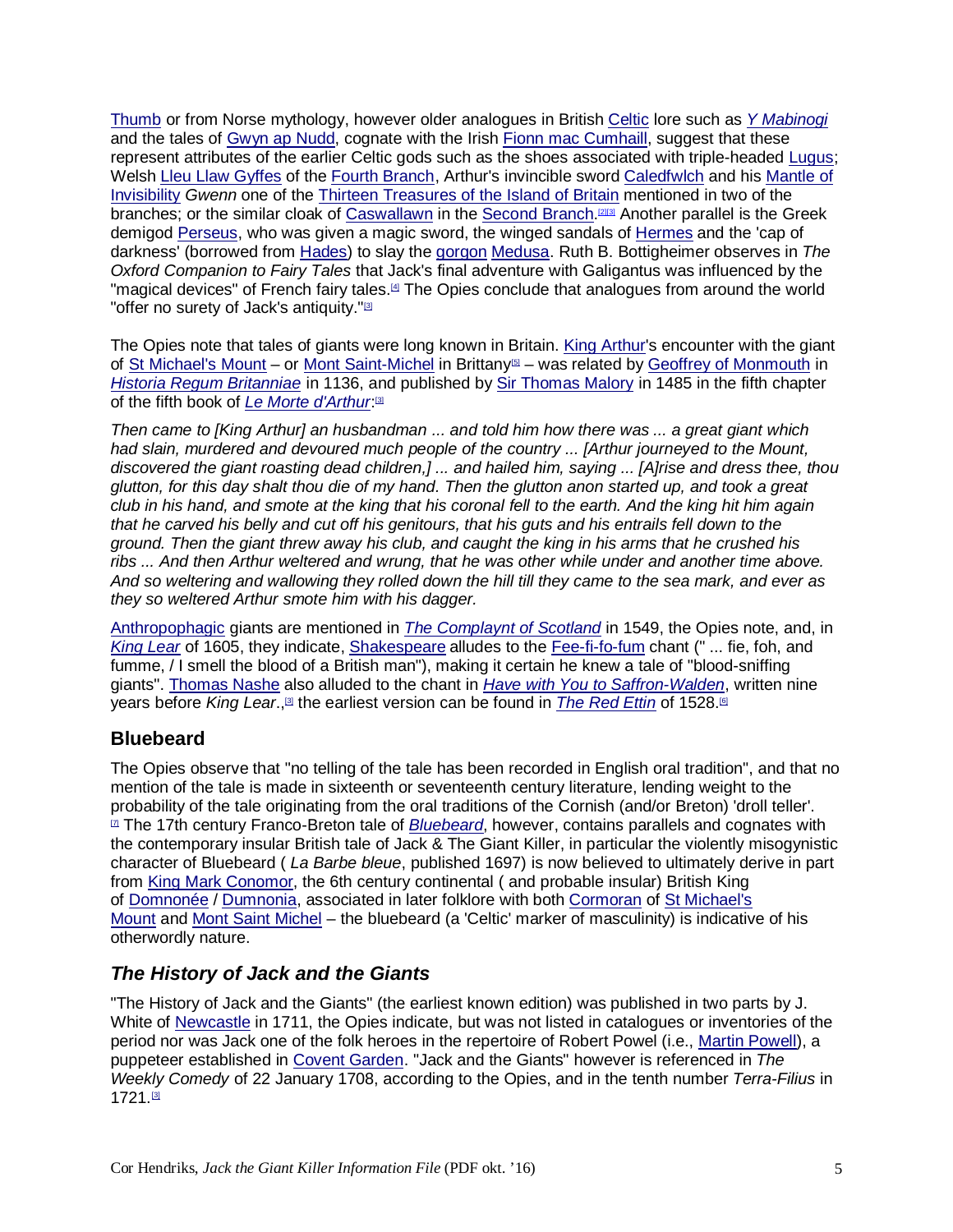

The title page from *A Little Pretty Pocket-Book* (1744)

promises the reader two letters from Jack the Giant Killer.

As the eighteenth century wore on, Jack became a familiar figure. Research by the Opies indicate that the farce *Jack the Giant-Killer* was performed at the Haymarket in 1730; that John Newbery printed fictional letters about Jack in *A Little Pretty Pocket-Book* in 1744; and that a political satire, *The last Speech of John Good, vulgarly called Jack the Giant-Queller*, was printed ca. 1745.[3] The Opies and Bottigheimer both note that Henry Fielding alluded to Jack in *Joseph Andrews* (1742); Dr. Johnson admitted to reading the tale; Boswell read the tale in his boyhood; and William Cowper was another who mentioned the tale.<sup>[3][4]</sup>

In "Jack and Arthur: An Introduction to Jack the Giant Killer", Thomas Green writes that Jack has no place in Cornish folklore, but was created at the beginning of the eighteenth century simply as a framing device for a series of gory, giant-killing adventures. The tales of Arthur precede and inform "Jack the Giant Killer", he notes, but points out that *Le Morte d'Arthur* had been out of print since 1634 and concludes from this fact that the public had grown weary of Arthur. Jack, he posits, was created to fill Arthur's shoes.<sup>[8]</sup>

Bottigheimer notes that in the southern Appalachians of America Jack became a generic hero of tales usually adapted from the Brothers Grimm. She points out however that "Jack the Giant Killer" is rendered directly from the chapbooks except the English hasty pudding in the incident of the bellyslashing Welsh giant becomes mush.<sup>[4]</sup>

Child psychologist Bruno Bettelheim observes in *The Uses of Enchantment: The Meaning and Importance of Fairy Tales* (1976) that children may experience "grown-ups" as frightening giants, but stories such as "Jack" teach them that they can outsmart the giants and can "get the better of them." Bettelheim observes that a parent may be reluctant to read a story to a child about adults being outsmarted by children, but notes that the child understands intuitively that, in reading him the tale, the parent has given his approval for "playing with the idea of getting the better of giants", and of retaliating "in fantasy for the threat which adult dominance entails".<sup>[9]</sup>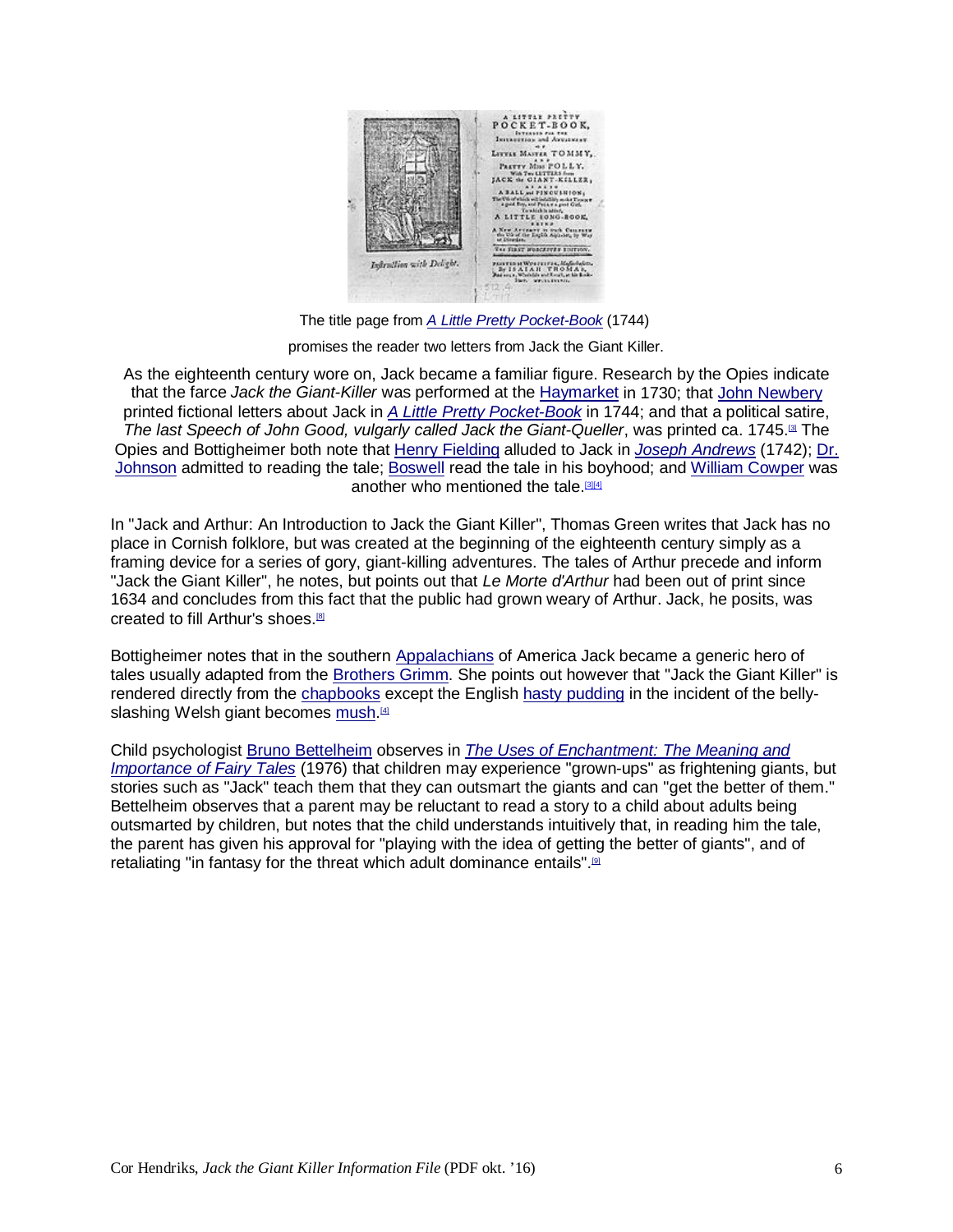# British giants



Cerne Abbas Giant in Dorset was probably carved about 400 years ago. Further information: Giants (Welsh folklore)

John Matthews writes in Taliessin. Shamanism and the Bardic Mysteries of Britain & Ireland (1992). that giants are very common throughout British folklore, and often represent the "original" inhabitants. ancestors, or gods of the island before the coming of "civilised man", their gigantic stature reflecting their "otherwordly" nature. "Giants figure prominently in Cornish, Breton and Welsh folklore, and in common with many animist belief systems, they represent the force of nature. The modern Standard Written Form in Cornish is Kowr<sup>on</sup> singular (mutating to Gowr), Kewri plural, transcribed into Late Cornish as Gour, "Goë", "Cor" or similar. They are often responsible for the creation of the natural landscape, and are often petrified in death, a particularly recurrent theme in Celtic myth and folklore. 191 An obscure Count of Brittany was named Gourmaëlon ruling from 908 to 913 and may be an alternative source of the Giant's name Cormoran, or Gourmaillon, translated by Joseph Loth as "he of the brown eyebrows". The foundation myth of Cornwall originates with the early Brythonic chronicler Nennius in the Historia Brittonum and made its way, via Geoffrey of Monmouth into Early Modern English cannon where it was absorbed by the Elizabethans as the tale of King Leir alongside that of Cymbeline and King Arthur, other mythical British kings. Carol Rose reports in Giants, Monsters, and Dragons that the tale of Jack the Giant Killer may be a development of the Corineus and Gogmagog legend.<sup>[3]</sup> The motifs are echoed in the Hunting of Twrch Trwyth.

In 1136, Geoffrey of Monmouth reported in the first book of his imaginative *The History of the Kings of Britain* that the indigenous giants of Cornwall were slaughtered by Brutus, the (eponymous founder of Great Britain), Corineus (eponymous founder of Cornwall) and his brothers who had settled in Britain after the Trojan War. Following the defeat of the giants, their leader Gogmagog wrestled with the warrior Corineus, and was killed when Corineus threw him from a cliff into the sea:

For it was a diversion to him [Corineus] to encounter the said giants, which were in greater numbers there than in all the other provinces that fell to the share of his companions. Among the rest was one detestable monster, named Goëmagot [Gogmagog], in stature twelve cubits [6.5 m], and of such prodigious strength that at one shake he pulled up an oak as if it had been a hazel wand. On a certain day, when Brutus (founder of Britain and Corineus' overlord) was holding a solemn festival to the gods, in the port where they at first landed, this giant with twenty more of his companions came in upon the Britons, among whom he made a dreadful slaughter. But the Britons at last assembling together in a body, put them to the rout, and killed them every one but Goëmagot. Brutus had given orders to have him preserved alive, out of a desire to see a combat between him and Corineus, who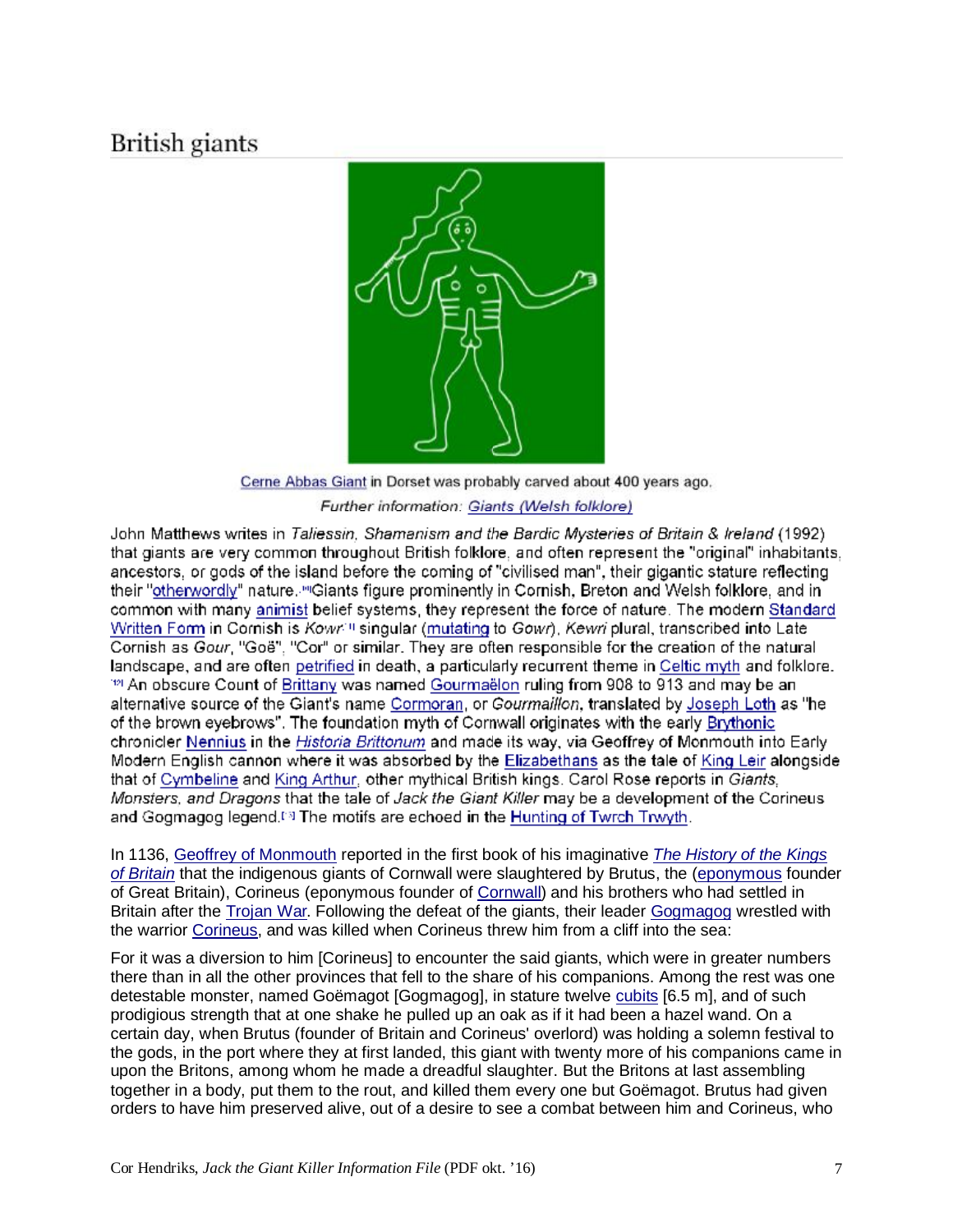took a great pleasure in such encounters. Corineus, overjoyed at this, prepared himself, and throwing aside his arms, challenged him to wrestle with him. At the beginning of the encounter, Corineus and the giant, standing, front to front, held each other strongly in their arms, and panted aloud for breath, but Goëmagot presently grasping Corineus with all his might, broke three of his ribs, two on his right side and one on his left. At which Corineus, highly enraged, roused up his whole strength, and snatching him upon his shoulders, ran with him, as fast as the weight would allow him, to the next shore, and there getting upon the top of a high rock, hurled down the savage monster into the sea; where falling on the sides of craggy rocks, he was torn to pieces, and coloured the waves with his blood. The place where he fell, taking its name from the giant's fall, is called Lam Goëmagot, that is, Goëmagot's Leap, to this day.

The match is traditionally presumed to have occurred at Plymouth Hoe on the Cornish-Devon border, although Rame Head is a nearby alternative location. In the early seventeenth century, Richard Carew reported a carved chalk figure of a giant at the site in the first book of *The Survey of Cornwall*:

Againe, the activitie of Devon and Cornishmen, in this facultie of wrastling, beyond those of other Shires, dooth seeme to derive them a speciall pedigree, from that graund wrastler Corineus. Moreover, upon the Hawe at Plymmouth, there is cut out in the ground, the pourtrayture of two men, the one bigger, the other lesser, with Clubbes in their hands, (whom they terme Gog-Magog) and (as I have learned) it is renewed by order of the Townesmen, when cause requireth, which should inferre the same to bee a monument of some moment. And lastly the place, having a steepe cliffe adjoyning, affordeth an oportunitie to the fact.



In an illustration by **Arthur Rackham**,

Galligantus and the sorcerer transform the Duke's daughter into a white doe

**Cormoran** (sometimes Cormilan, Cormelian, Gormillan, or Gourmaillon) is the first giant slain by Jack. Cormoran and his wife, the giantess Cormelian, are particularly associated with St Michael's Mount, apparently an ancient pre-Christian site of worship. According to Cornish legend, the couple were responsible for its construction by carrying granite from the West Penwith Moors to the current location of the Mount. When Cormoran fell asleep from exhaustion, his wife tried to sneak a greenschist slab from a shorter distance away. Cormoran awoke and kicked the stone out of her apron, where it fell to form the island of Chapel Rock.Trecobben, the giant of Trencrom Hill (near St Ives), accidentally killed Cormelian when he threw a hammer over to the Mount for Cormoran's use. The giantess was buried beneath Chapel Rock.<sup>[13]</sup>

**Blunderbore** (sometimes Blunderboar, Thunderbore, Blunderbus, or Blunderbuss) is usually associated with the area of Penwith, and was living in Ludgvan Lese (a manor in Ludgvan), where he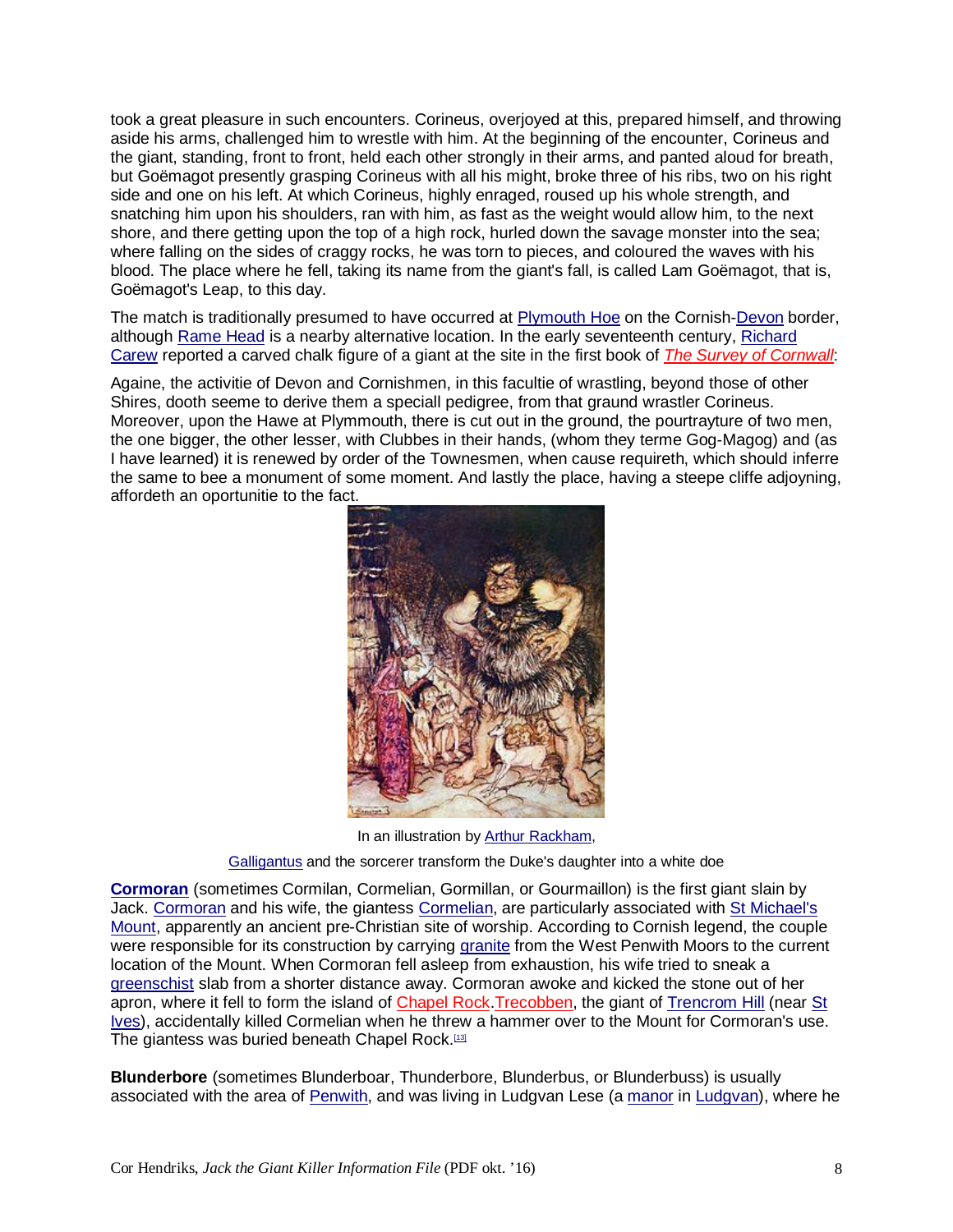terrorised travellers heading north to St Ives. The Anglo-Germanic name 'Blunderbore' is sometimes appropriated by other giants, as in "Tom the Tinkeard" and in some versions of "Jack and the Beanstalk" and "Molly Whuppie".



Jack hangs Blunderbore and another giant

In the version of "Jack the Giant Killer" recorded by Joseph Jacobs, Blunderbore lives in Penwith, where he kidnaps three lords and ladies, planning to eat the men and make the women his wives. When the women refuse to consume their husbands in company with the giant, he hangs them by their hair in his dungeon and leaves them to starve. Shortly, Jack stops along the highway from Penwith to Wales. He drinks from a fountain and takes a nap ( a device common in Brythonic Celtic stories, such as the Mabinogion). Blunderbore discovers the sleeping Jack, and recognising him by his labelled belt, carries him to his castle and locks him in a cell. While Blunderbore is off inviting a fellow giant to come help him eat Jack, Jack creates nooses from some rope. When the giants arrive, he drops the nooses around their necks, ties the rope to a beam, slides down the rope, and slits their throats.

A giant named Blunderbore appears in the similar Cornish fairy tale "Tom the Tinkeard" (or "Tom the Tinkard"), a local variant of "Tom Hickathrift". Here, Blunderbore has built a hedge over the King's Highway between St Ives and Marazion, claiming the land as his own. The motif of the abduction of women appears in this version, as Blunderbore has kidnapped at least twenty women to be his wives. The hero Tom rouses the giant from a nap while taking a wagon and oxen back from St Ives to Marazion. Blunderbore tears up an elm to swat Tom off his property, but Tom slides one of the axles from the wagon and uses it to fight and eventually fatally wound the giant. The dying giant confers all his wealth to Tom and requests a proper burial.

# Adaptations

### **1962 film**

*Main article: Jack the Giant Killer (1962 film)*

In 1962, United Artists released a middle-budget film produced by Edward Small and directed by Nathan H. Juran called *Jack the Giant Killer*. Kerwin Mathews stars as Jack and Torin Thatcher as the sorcerer Pendragon. Jim Stafford of TCM notes that the four men made *The 7th Voyage of Sinbad* an artistic and commercial triumph in 1958, and hoped *Jack* would be just as successful. The film performed moderately well at the box office, despite a review in *The New York Times* that slammed the acting, the dialogue, and the "rubber" monsters.<sup>[14]</sup> Many would say that the movie was a Ray Harryhausen film, but in truth, it was not. The special effects were handled by, among others, animators Wah Chang, Gene Warren and Jim Danforth. In their defence, they didn't build the models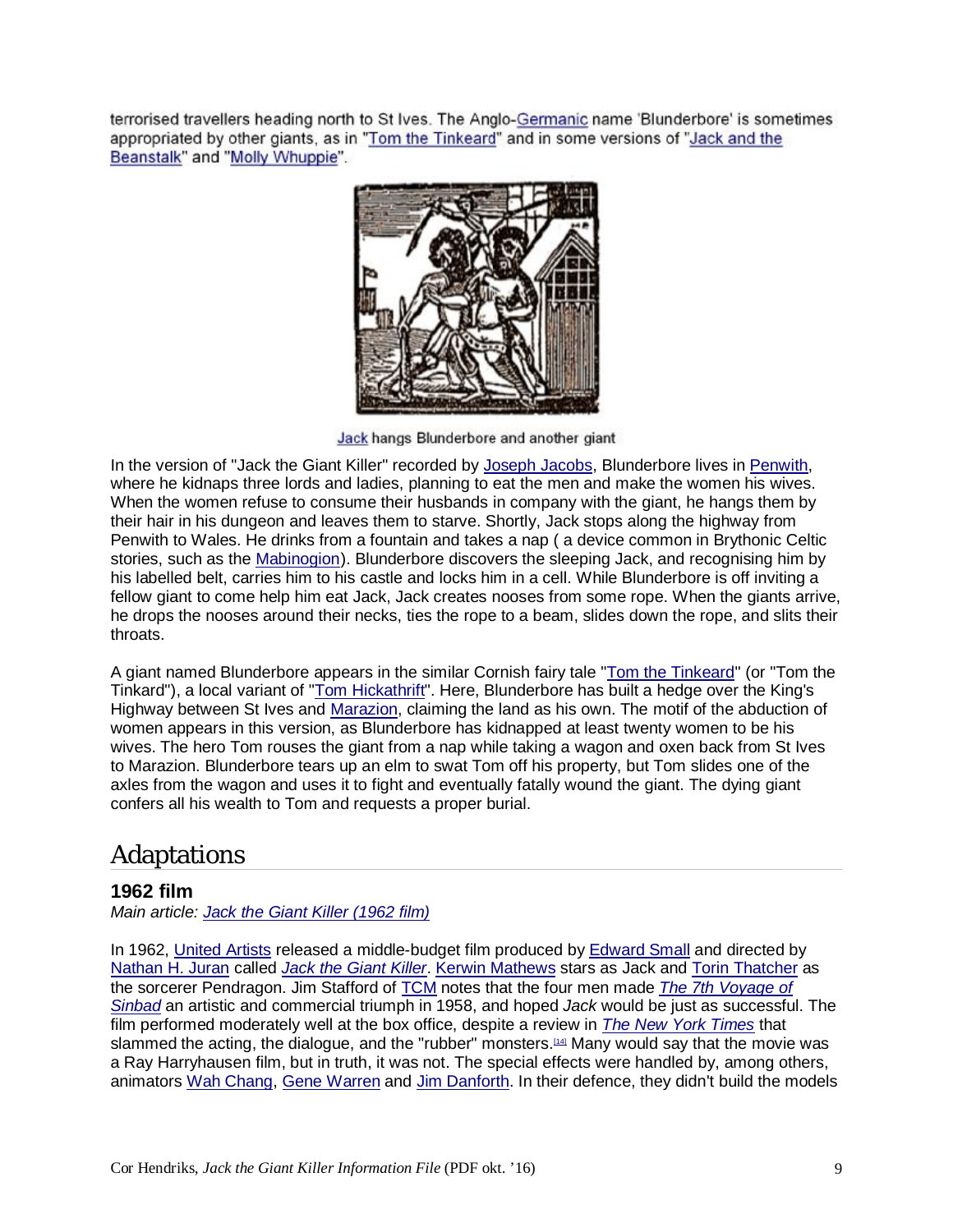themselves and, therefore, they were not as mobile as they would have liked, limiting the model's movements somewhat and reducing the smoothness of the animation.

Stafford points out that the screenplay is based on Cornish folklore, but the plot resembles the damsel in distress theme of *7th Voyage*: a hero battles giants and monsters to rescue a princess held captive by a sorcerer. Some elements appear to be borrowed from other films Stafford notes. The disembodied torch-carrying arms, for example, recall those in Cocteau's *La Belle et La Bête*, the dragon suggests that in Walt Disney's *Sleeping Beauty*, and Pendragon's witches and demons were probably inspired by the banshees in Disney's *Darby O'Gill and the Little People*. At a later date, producer Small added songs and the film was rereleased as a musical.<sup>[14]</sup> According to **imdb.com**, the film went unreleased in the UK until 1967 and even then received cuts for an A (now PG) certificate to edit the witch attack on the ship, Princess Elaine being attacked by the giant, and Jack's fight with the dragon. Versions that were shown on UK television in the early 1990s had further cuts in the scene where Jack kills Cormoran with a scythe, rendering the scene almost unintelligible. It has since been shown uncut on Channel 4 and The Sci-Fi Channel.

#### *Jack the Giant Slayer*

*Main article: Jack the Giant Slayer*

The film *Jack the Giant Slayer*, directed by Bryan Singer and starring Nicholas Hoult was produced by Legendary Pictures and was released on 1 March 2013. It is a very loose adaption of both "Jack and the Beanstalk" and "Jack the Giant Killer"<sup>[15]</sup>

## **Notes**

- 1. Davies 2007, p. ?
- 2. Gantz 1987, p. 80.
- 3. Opie & Opie 1992, pp. 47–50.
- 4. Zipes 2000, pp. 266–268.
- 5. Armitage 2012, p. ?
- 6. Opie & Opie 1992, p. 78.
- 7. O'Connor 2010, p. ?
- 8. Green 2009, pp. 1–4.
- 9. Bettelheim 1977, pp. 27–28.
- 10. Matthews 1992, p. 27.
- 11. CLP staff, kowr
- 12. Monaghan 2004, pp. 211–212.
- 13. Rose 2001, p. 87.
- 14. Stafford 2010.
- 15. Flemming 2010.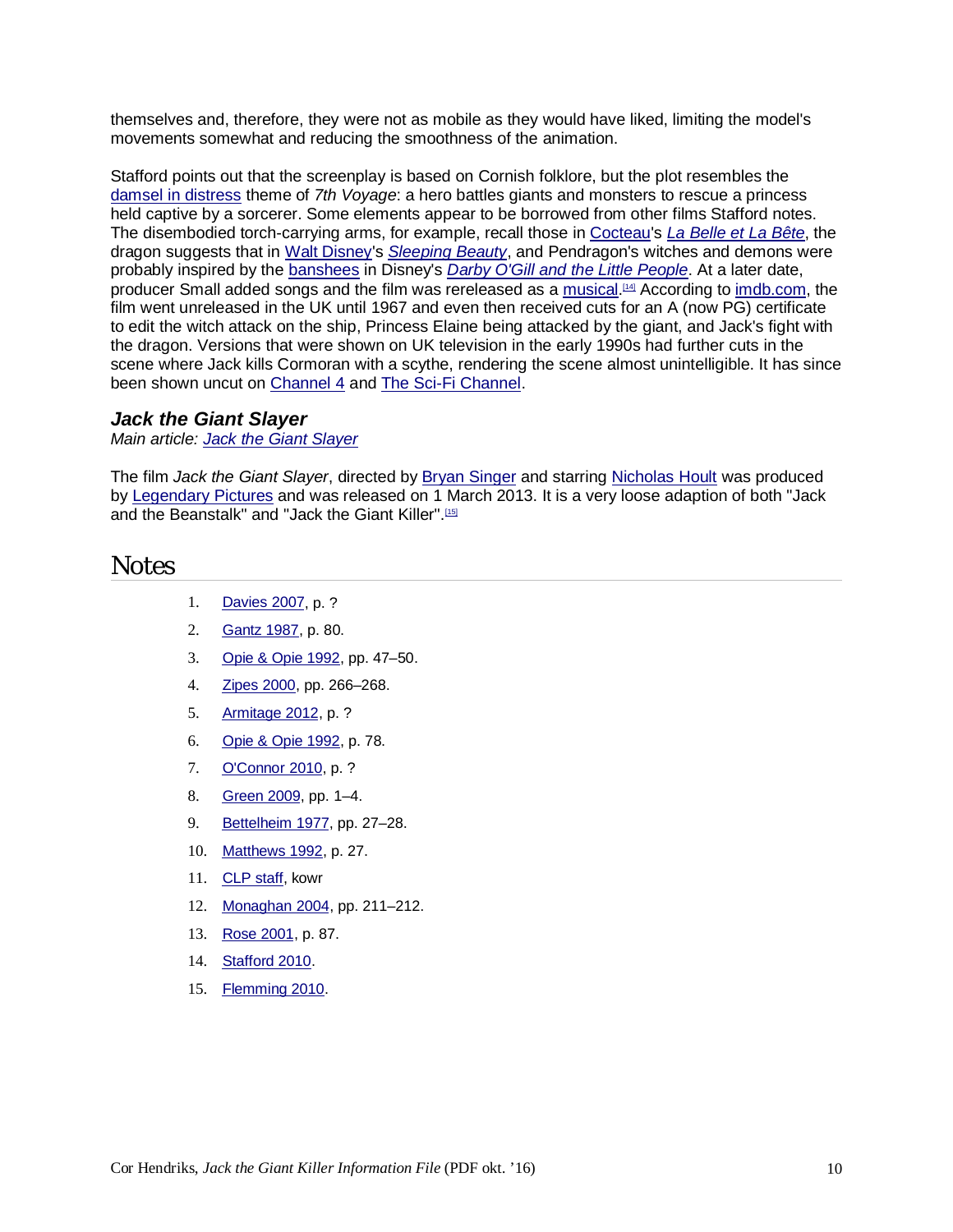## References

*Armitage, Simon (2012). The Death of King Arthur. Faber & Faber. ISBN 9780571249473.*

*Bettelheim, Bruno (1977) [1976]. The Uses of Enchantment: The Meaning and Importance of Fairy Tales. Vintage Books. ISBN 0-394-72265-5.*

*CLP staff. "kowr". cornish dictionary, gerlyver kernewek. Cornish Language Partnership. Retrieved 1 February 2015.*

*Davies, Sioned (2007). The Mabinogion trans.*

*Gantz, Jeffrey (translator) (1987). The Mabinogion. New York: Penguin. ISBN 0-14-044322-3.*

*Flemming, Kit (11 February 2010). "Nicholas Hoult To Star In 'Jack The Giant Killer'". Deadline.com. Retrieved 2 March 2011.*

*Green, Thomas (2009) [2007]. "Jack and Arthur: An Introduction to Jack the Giant Killer" (PDF). Thomas Green.*

*Matthews, John (1992). Taliessin, Shamanism and the Bardic Mysteries of Britain & Ireland. The Aquarian Press.*

*Monaghan, Patricia (2004). The Encyclopedia of Celtic Mythology and Folklore. Facts on File.*

*O'Connor, Mike (2010). Cornish Folk Tales. History Press Limited. ISBN 9780752450667.*

*Opie, Iona; Opie, Peter (1992) [1974]. The Classic Fairy Tales. Oxford University Press. ISBN 0-19- 211559-6.*

*Rose, Carol (2001). Giants, Monsters, and Dragons. W.W. Norton & Company. ISBN 0-393-32211-4.*

*Stafford, Jim (2010). "Jack the Giant Killer". Turner Classic Movies. Retrieved 1 December 2010.*

*Zipes, Jack, ed. (2000). The Oxford Companion to Fairy Tales. Oxford University Press. ISBN 0- 9653635-7-0.*

## External links

- • *The History of the Kings of Britain* by Geoffrey of Monmouth
- • *Jack the Giant Killer* by Flora Annie Steel
- • *Jack the Giant Killer* by Joseph Jacobs
- • *Jack the Giant Killer* from the Hockliffe Collection
- • *Le Morte D'Arthur* by Thomas Malory
- • *The Story of Jack and the Giants* by Edward Dalziel
- • *The Survey of Cornwall* by Richard Carew
- • *Tom the Tinkard*
- • *Days of Yore: Jack the Giant-Killer* by Arin Lee Kambitsis
- This page was last modified on 10 August 2016, at 05:03.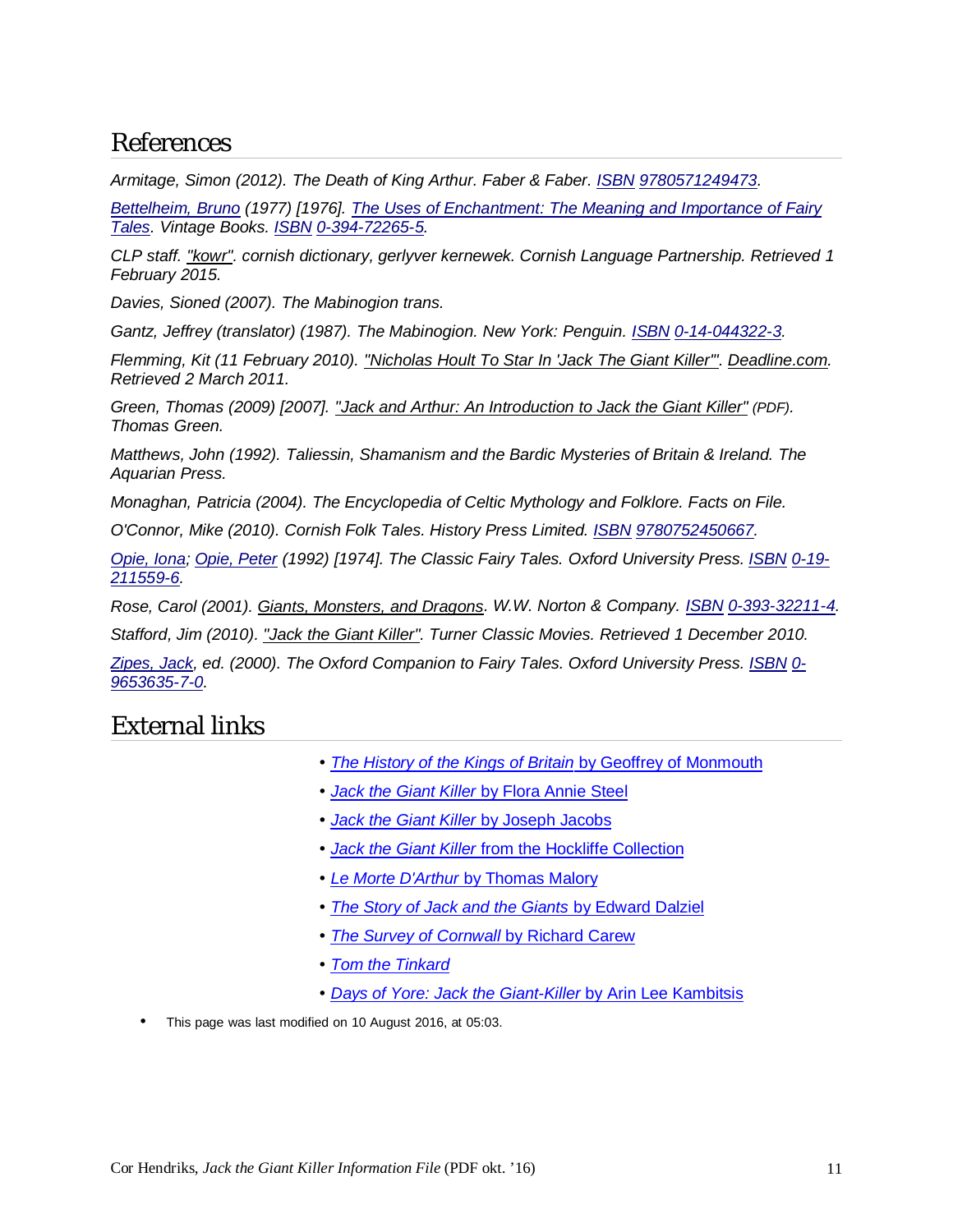## **Jack the Giant Killer**

(sacredtexts.com)



WHEN good King Arthur reigned, there lived near the Land's End of England, in the county of Cornwall, a farmer who had one only son called Jack. He was brisk and of ready, lively wit, so that nobody or nothing could worst him.

In those days the Mount of Cornwall was kept by a huge giant named Cormoran. He was eighteen feet in height and about three yards round the waist, of a fierce and grim countenance, the terror of all the neighbouring towns and villages. He lived in a cave in the midst of the Mount, and whenever he wanted food he would wade over to the mainland, where he would furnish himself with whatever came in his way. Everybody at his approach ran out of their houses, while he seized on their cattle, making nothing of carrying half a dozen oxen on his back at a time; and as for their sheep and hogs, he would tie them round his waist like a bunch of tallow-dips. He had done this for many years, so that all Cornwall was in despair.

One day Jack happened to be at the town-hall when the magistrates were sitting in council about the giant. He asked:

'What reward will be given to the man who kills Cormoran?'

'The giant's treasure,' they said, 'will be the reward.'

Quoth Jack: 'Then let me undertake it.'

So he got a horn, shovel, and pickaxe, and went over to the Mount in the beginning of a dark winter's evening, when he fell to work, and before morning had dug a pit twenty-two feet deep, and nearly as broad, covering it over with long sticks and straw. Then he strewed a little mould over it, so that it appeared like plain ground. Jack then placed himself on the opposite side of the pit, farthest from the giant's lodging, and, just at the break of day, he put the horn to his mouth, and blew, Tantivy, Tantivy. This noise roused the giant, who rushed from his cave, crying: 'You incorrigible villain, are you come here to disturb my rest? You shall pay dearly for this. Satisfaction I will have, and this it shall be, I will take you whole and broil you for breakfast.' He had no sooner uttered this, than he tumbled into the pit, and made the very foundations of the Mount to shake. 'Oh, Giant,' quoth Jack, 'where are you now? Oh, faith, you are gotten now into Lob's Pound, where I will surely plague you for your threatening words; what do you think now of broiling me for your breakfast? Will no other diet serve you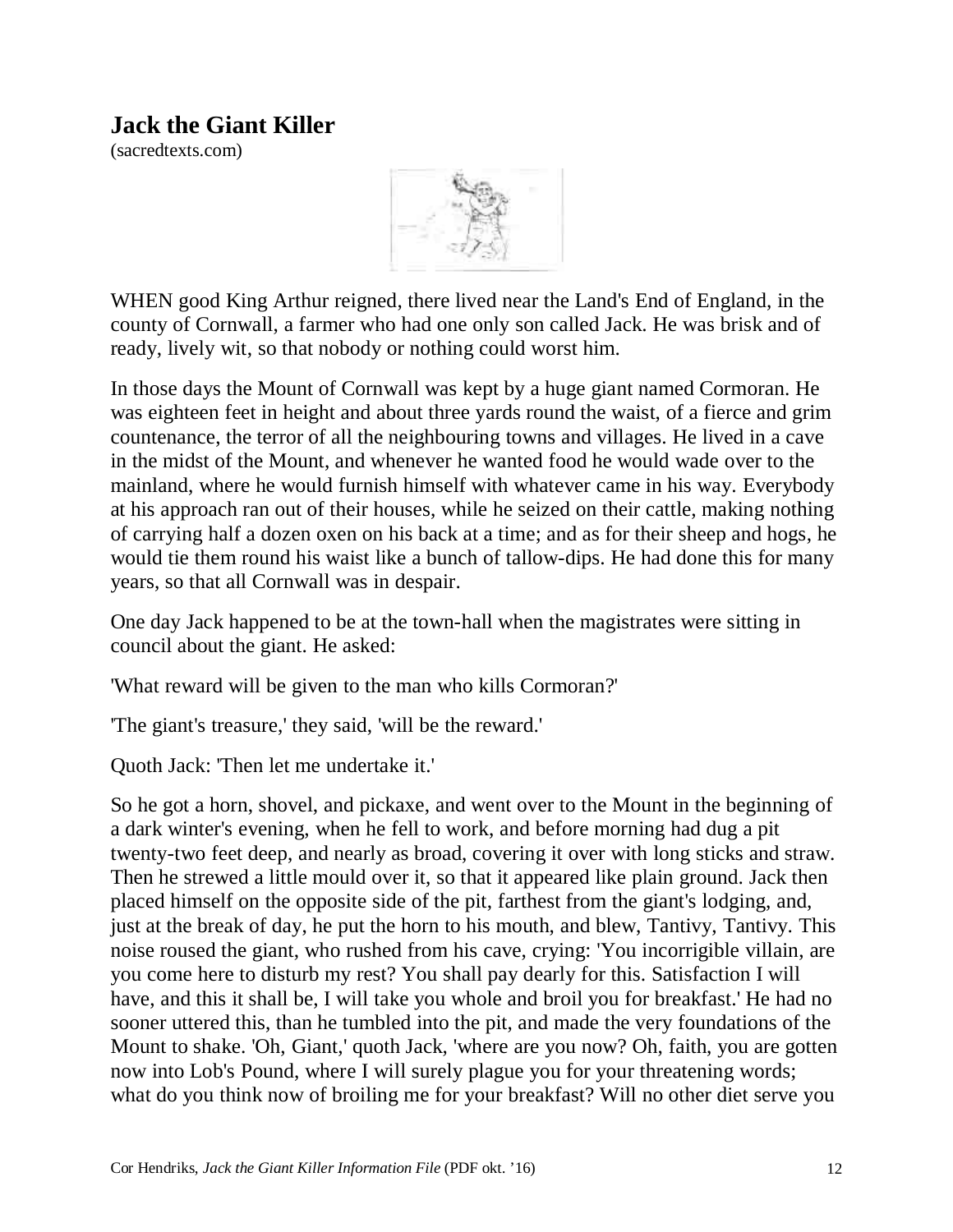but poor Jack?' Then having tantalised the giant for a while, he gave him a most weighty knock with his pickaxe on the very crown of his head, and killed him on the spot.

Jack then filled up the pit with earth, and went to search the cave, which he found contained much treasure. When the magistrates heard of this they made a declaration he should henceforth be termed

### JACK THE GIANT-KILLER

and presented him with a sword and a belt, on which were written these words embroidered in letters of gold:

> 'Here's the right valiant Cornish man, Who slew the giant Cormoran.'

The news of Jack's victory soon spread over all the West of England, so that another giant, named Blunderbore, hearing of it, vowed to be revenged on Jack, if ever he should light on him. This giant was the lord of an enchanted castle situated in the midst of a lonesome wood. Now Jack, about four months afterwards, walking near this wood in his journey to Wales, being weary, seated himself near a pleasant fountain and fell fast asleep. While he was sleeping the giant, coming there for water, discovered him, and knew him to be the far-famed Jack the Giant-Killer by the lines written on the belt. Without ado, he took Jack on his shoulders and carried him towards his castle. Now, as they passed through a thicket, the rustling of the boughs awakened Jack, who was strangely surprised to find himself in the clutches of the giant. His terror was only begun, for, on entering the castle, he saw the ground strewed with human bones, and the giant told him his own would ere long be among them. After this the giant locked poor Jack in an immense chamber, leaving him there while he went to fetch another giant, his brother, living in the same wood, who might share in the meal on Jack.

After waiting some time Jack, on going to the window, beheld afar off the two giants coming towards the castle. 'Now,' quoth Jack to himself, 'my death or my deliverance is at hand.' Now, there were strong cords in a corner of the room in which Jack was, and two of these he took, and made a strong noose at the end; and while the giants were unlocking the iron gate of the castle he threw the ropes over each of their heads. Then he drew the other ends across a beam, and pulled with all his might, so that he throttled them. Then, when he saw they were black in the face, he slid down the rope, and drawing his sword, slew them both. Then, taking the giant' s keys, and unlocking the rooms, he found three fair ladies tied by the hair of their heads, almost starved to death. 'Sweet ladies,' quoth Jack, 'I have destroyed this monster and his brutish brother,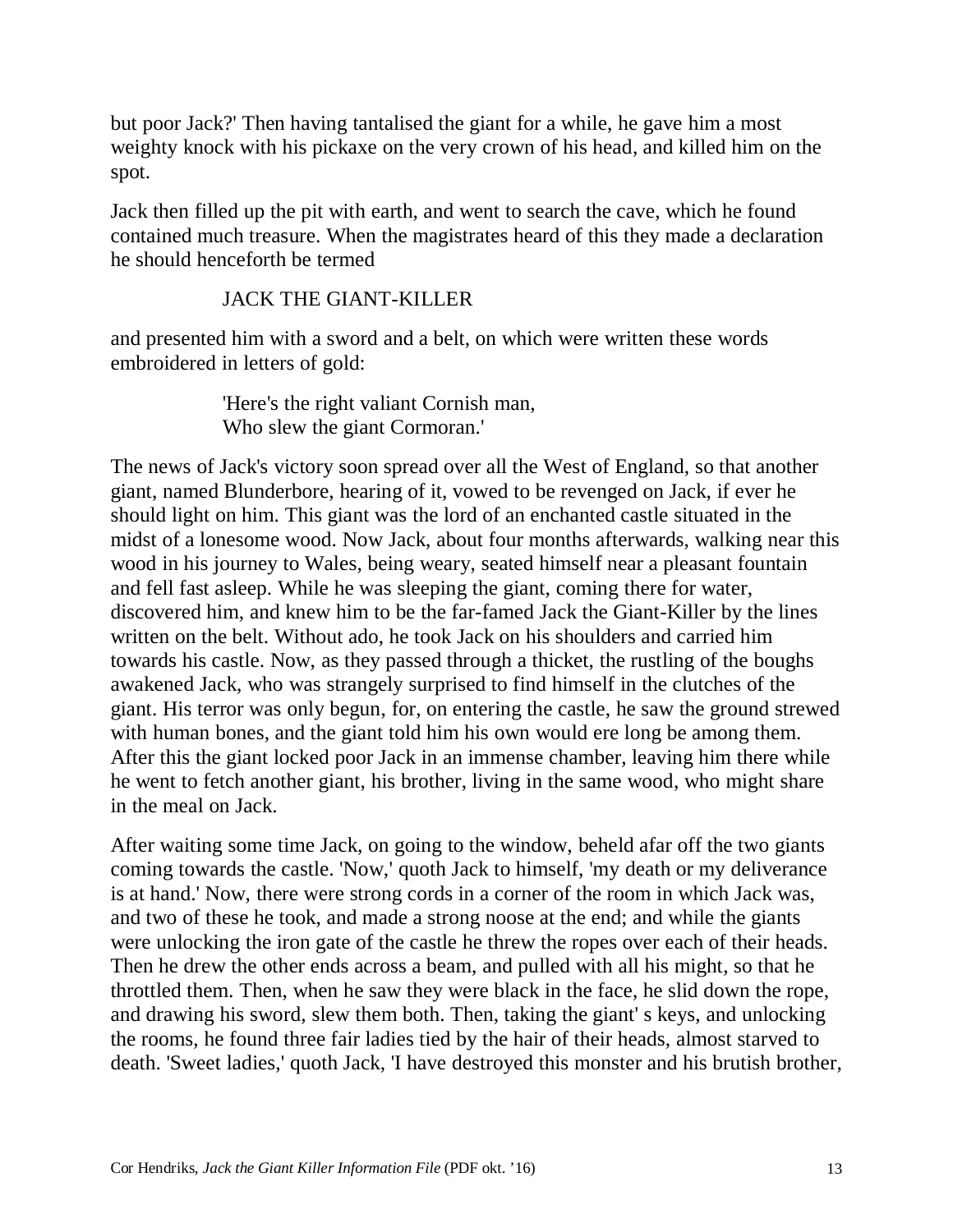and obtained your liberties.' This said he presented them with the keys, and so proceeded on his journey to Wales.

Jack made the best of his way by travelling as fast as he could, but lost his road, and was benighted, and could find no habitation until, coming into a narrow valley, he found a large house, and in order to get shelter took courage to knock at the gate. But what was his surprise when there came forth a monstrous giant with two heads; yet he did not appear so fiery as the others were, for he was a Welsh giant, and what he did was by private and secret malice under the false show of friendship. Jack, having told his condition to the giant, was shown into a bedroom, where, in the dead of night, he heard his host in another apartment muttering these words:

> 'Though here you lodge with me this night, You shall not see the morning light: My club shall dash your brains outright!'

'Say'st thou so,' quoth Jack; 'that is like one of your Welsh tricks, yet I hope to be cunning enough for you.' Then, getting out of bed, he laid a billet in the bed in his stead, and hid himself in a corner of the room. At the dead time of the night in came the Welsh giant, who struck several heavy blows on the bed with his club, thinking he had broken every bone in Jack's skin. The next morning Jack, laughing in his sleeve, gave him hearty thanks for his night's lodging. 'How have you rested?' quoth the giant; 'did you not feel anything in the night?' 'No,' quoth Jack, 'nothing but a rat, which gave me two or three slaps with her tail.' With that, greatly wondering, the giant led Jack to breakfast, bringing him a bowl containing four gallons of hasty pudding. Being loth to let the giant think it too much for him, Jack put a large leather bag under his loose coat, in such a way that he could convey the pudding into it without its being perceived. Then, telling the giant he would show him a trick, taking a knife, Jack ripped open the bag, and out came all the hasty pudding. Whereupon, saying, 'Odds splutters her nails, hur can do that trick hurself', the monster took the knife, and ripping open his belly, fell down dead.

Now, it happened in these days that King Arthur's only son asked his father to give him a large sum of money, in order that he might go and seek his fortune in the principality of Wales, where lived a beautiful lady possessed with seven evil spirits. The king did his best to persuade his son from it, but in vain; so at last gave way and the prince set out with two horses, one loaded with money, the other for himself to ride upon. Now, after several days' travel, he came to a market-town in Wales, where he beheld a vast crowd of people gathered together. The prince asked the reason of it, and was told that they had arrested a corpse for several large sums of money which the deceased owed when he died. The prince replied that it was a pity creditors should be so cruel, and said: 'Go bury the dead, and let his creditors come to my lodging, and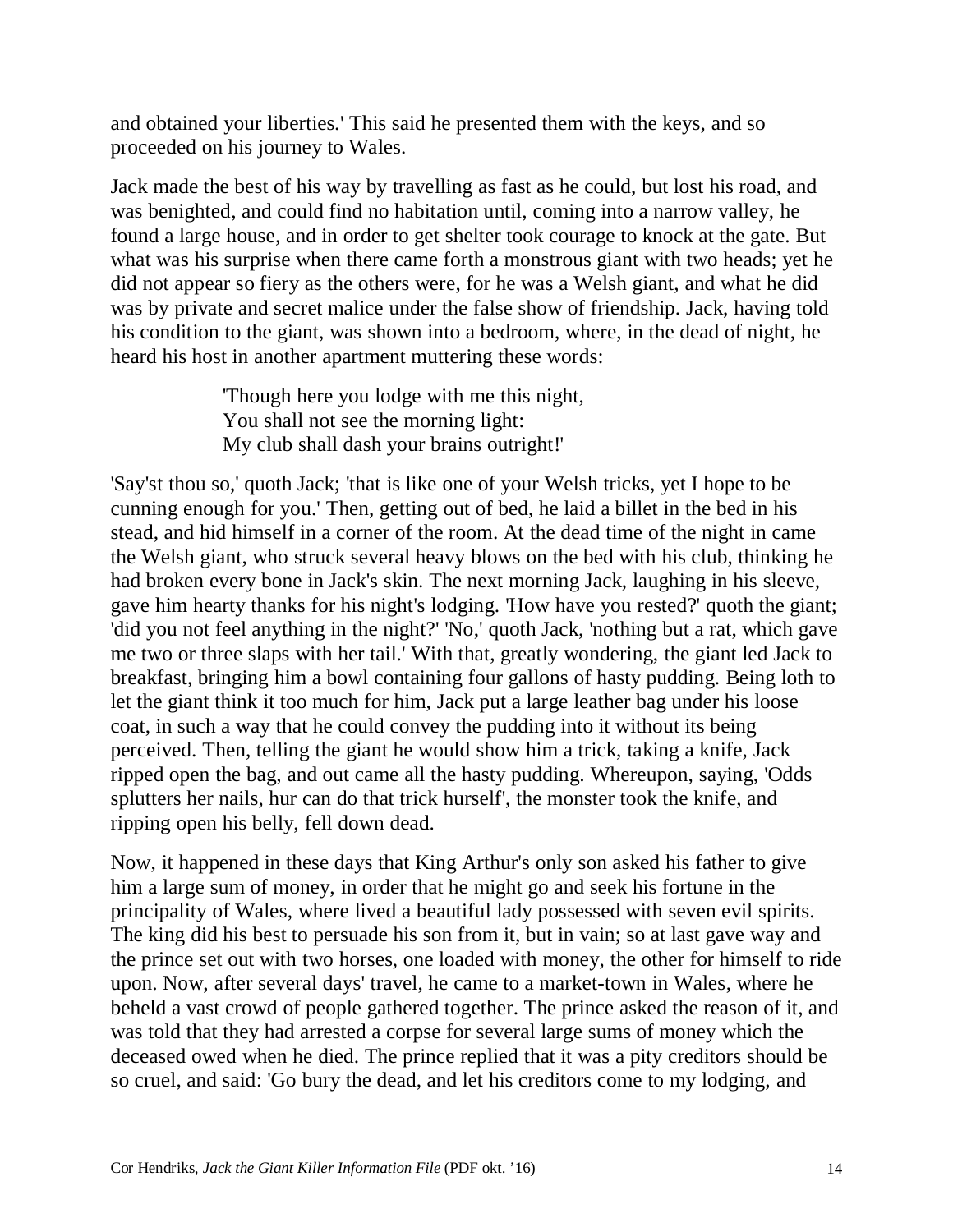there their debts shall be paid.' They came, in such great numbers that before night he had only twopence left for himself.

Now Jack the Giant-Killer, coming that way, was so taken with the generosity of the prince that he desired to be his servant. This being agreed upon, the next morning they set forward on their journey together, when, as they were riding out of the town, an old woman called after the prince, saying, 'He has owed me twopence these seven years; pray pay me as well as the rest.' Putting his hand into his pocket, the prince gave the woman all he had left, so that after their day's food, which cost what small store Jack had by him, they were without a penny between them.

When the sun got low, the king's son said: 'Jack, since we have no money, where can we lodge this night?'

But Jack replied: 'Master, we'll do well enough, for I have an uncle lives within two miles of this place; he is a huge and monstrous giant with three heads; he'll fight five hundred men in armour, and make them to fly before him.'

'Alas!' quoth the prince, 'what shall we do there? He'll certainly chop us up at a mouthful. Nay, we are scarce enough to fill one of his hollow teeth!'

'It is no matter for that,' quoth Jack; 'I myself will go before and prepare the way for you; therefore stop here and wait till I return.' Jack then rode away at full speed, and coming to the gate of the castle, he knocked so loud that he made the neighbouring hills resound. The giant roared out at this like thunder: 'Who's there?'

Jack answered: 'None but your poor cousin Jack.'

Quoth he: 'What news with my poor cousin Jack?'

He replied: 'Dear uncle, heavy news, God wot!'

'Prithee,' quoth the giant, 'what heavy news can come to me? I am a giant with three heads, and besides thou knowest I can fight five hundred men in armour, and make them fly like chaff before the wind.'

'Oh, but,' quoth Jack, 'here's the king's son a-coming with a thousand men in armour to kill you and destroy all that you have!'

'Oh, cousin Jack,' said the giant, 'this is heavy news indeed! I will immediately run and hide myself, and thou shalt lock, bolt, and bar me in, and keep the keys until the prince is gone.' Having secured the giant, Jack fetched his master, when they made themselves heartily merry whilst the poor giant lay trembling in a vault under the ground.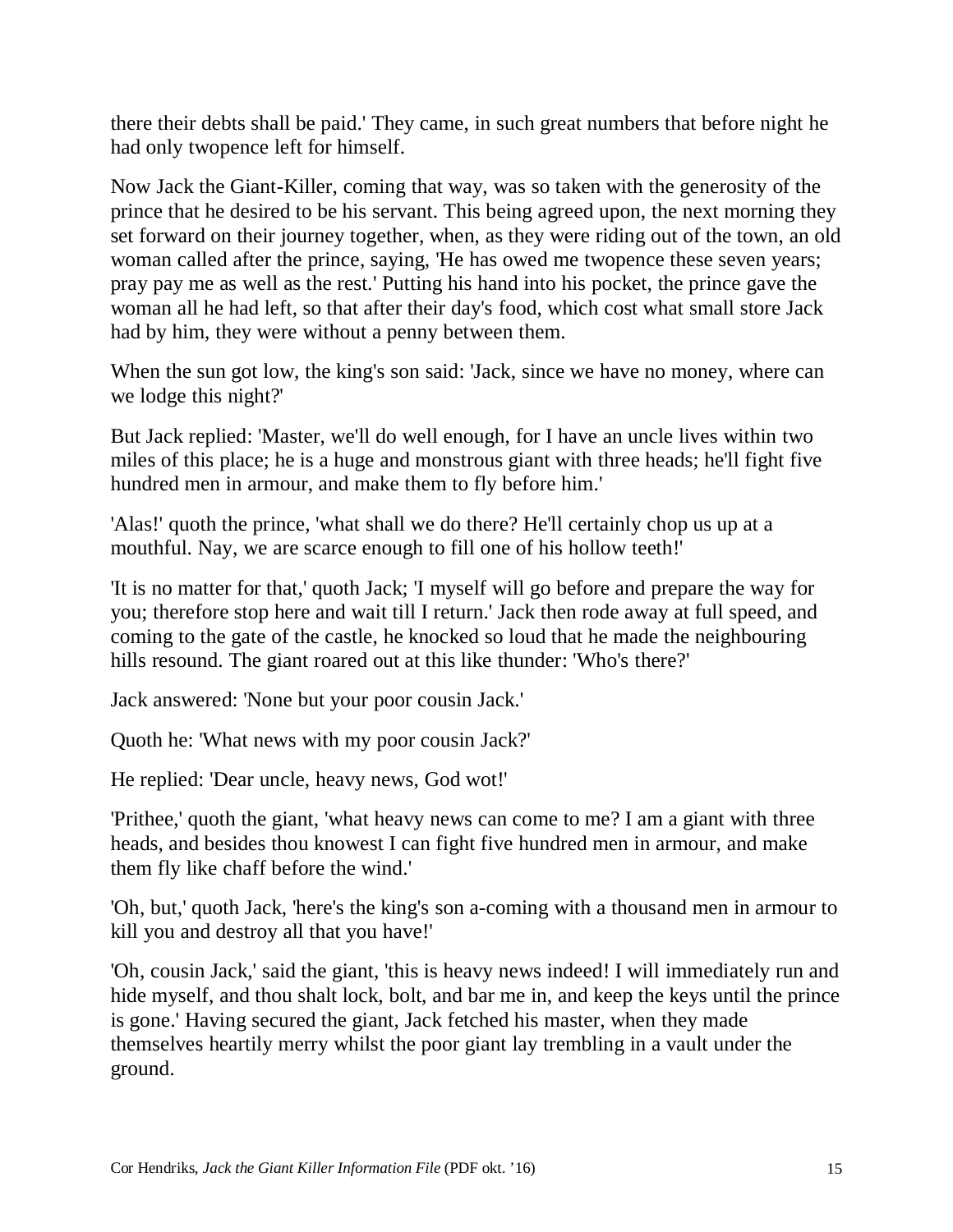Early in the morning Jack furnished his master with a fresh supply of gold and silver, and then sent him three miles forward on his journey, at which time the prince was pretty well out of the smell of the giant. Jack then returned, and let the giant out of the vault, who asked what he should give him for keeping the castle from destruction. 'Why,' quoth Jack, 'I want nothing but the old coat and cap, together with the old rusty sword and slippers which are at your bed's head.' Quoth the giant: 'You know not what you ask; they are the most precious things I have. The coat will keep you invisible, the cap will tell you all you want to know, the sword cuts asunder whatever you strike, and the shoes are of extraordinary swiftness. But you have been very serviceable to me, therefore take them with all my heart.' Jack thanked his uncle, and then went off with them. He soon overtook his master and they quickly arrived at the house of the lady the prince sought, who, finding the prince to be a suitor, prepared a splendid banquet for him. After the repast was concluded, she told him she had a task for him. She wiped his mouth with a handkerchief, saying: 'You must show me that handkerchief tomorrow morning, or else you will lose your head.' With that she put it in her bosom. The prince went to bed in great sorrow, but Jack's cap of knowledge informed him how it was to be obtained. In the middle of the night she called upon her familiar spirit to carry her to Lucifer. But Jack put on his coat of darkness and his shoes of swiftness, and was there as soon as she was. When she entered the place of the demon, she gave the handkerchief to him, and he laid it upon a shelf, whence Jack took it and brought it to his master, who showed it to the lady next day, and so saved his life. On that day, she gave the prince a kiss and told him he must show her the lips tomorrow morning that she kissed last night, or lose his head.

'Ah!' he replied, 'if you kiss none but mine, I will.'

'That is neither here nor there,' said she; 'if you do not, death's your portion!'

At midnight she went as before, and was angry with the demon for letting the handkerchief go. 'But now,' quoth she, 'I will be too hard for the king's son, for I will kiss thee, and he is to show me thy lips.' Which she did, and Jack, when she was not standing by, cut off Lucifer's head and brought it under his invisible coat to his master, who the next morning pulled it out by the horns before the lady. This broke the enchantment and the evil spirit left her, and she appeared in all her beauty. They were married the next morning, and soon after went to the Court of King Arthur, where Jack for his many exploits, was made one of the Knights of the Round Table.

Jack soon went searching for giants again, but he had not ridden far, when he saw a cave, near the entrance of which he beheld a giant sitting upon a block of timber, with a knotted iron club by his side. His goggle eyes were like flames of fire, his countenance grim and ugly, and his cheeks like a couple of large flitches of bacon, while the bristles of his beard resembled rods of iron wire, and the locks that hung down upon his brawny shoulders were like curled snakes or hissing adders. Jack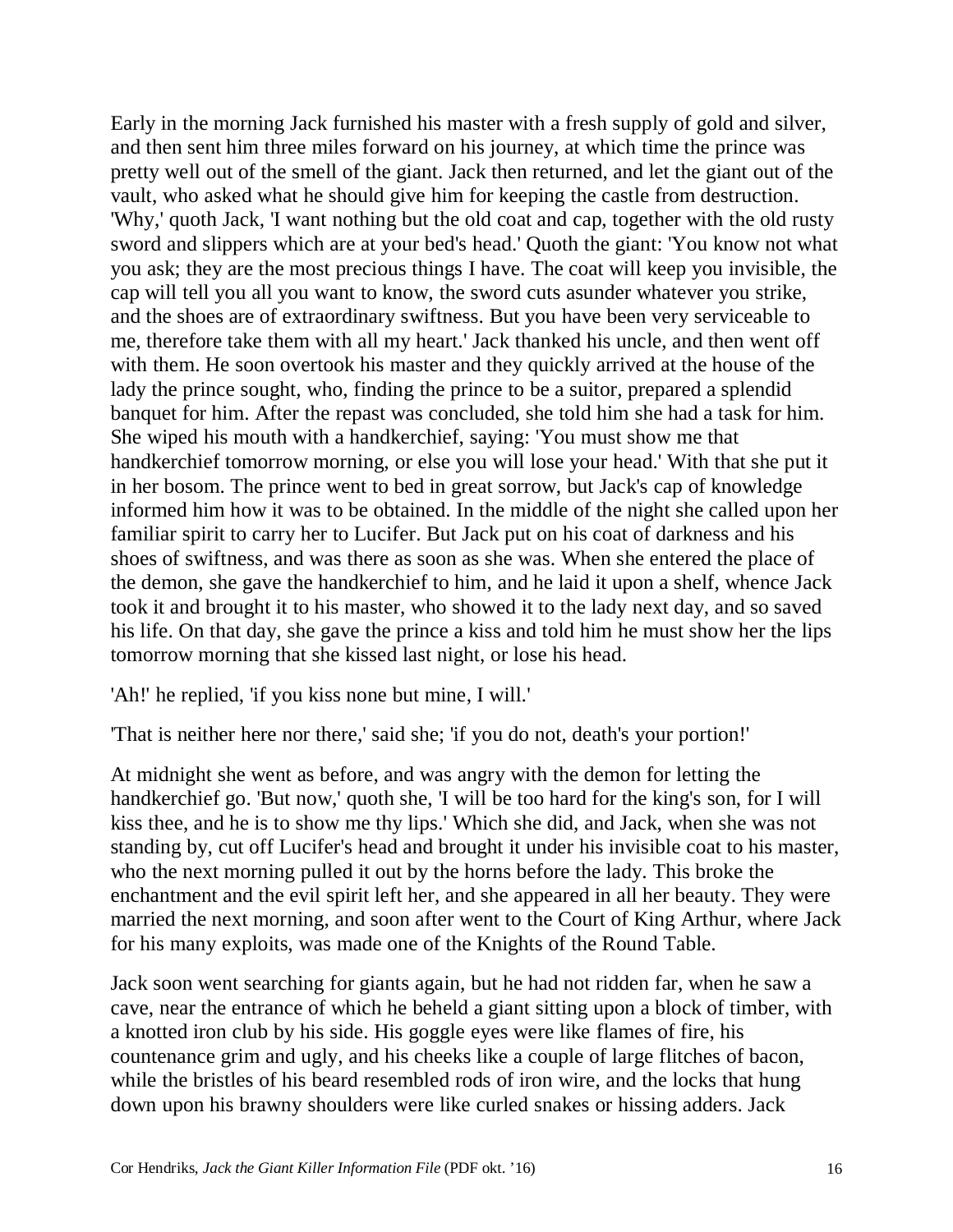alighted from his horse, and, putting on the coat of darkness, went up close to the giant, and said softly: 'Oh! are you there? It will not be long before I take you fast by the beard.' The giant all this while could not see him, on account of his invisible coat, so that Jack, coming up close to the monster, struck a blow with his sword at his head, but, missing his aim, he cut off the nose instead. At this, the giant roared like claps of thunder, and began to lay about him with his iron club like one stark mad. But Jack, running behind, drove his sword up to the hilt in the giant's head so that it fell down dead. This done, Jack cut off the giant's head, and sent it, with his brother's also, to King Arthur, by a waggoner he hired for that purpose.

Jack now resolved to enter the giant's cave in search of his treasure, and, passing along through a great many windings and turnings, he came at length to a large room paved with freestone, at the upper end of which was a boiling caldron, and on the right hand a large table, at which the giant used to dine. Then he came to a window, barred with iron, through which he looked and beheld a vast number of miserable captives, who, seeing him, cried out: 'Alas! Young man, art thou come to be one amongst us: in this miserable den?'

'Ay,' quoth Jack, 'but pray tell me what is the meaning of your captivity?'

'We are kept here,' said one, 'till such time as the giants have a wish to feast, and then the fattest among us is slaughtered! And many are the times they have dined upon murdered men!'

'Say you so,' quoth Jack, and straightway unlocked the gate and let them free, who all rejoiced like condemned men at sight of a pardon. Then searching the giant's coffer, he shared the gold and silver equally amongst them and took them to a neigbouring castle, where they all feasted and made merry over their deliverance.

But in the midst of all this mirth a messenger brought news that one Thunderdell, a giant with two heads, having heard of the death of his kinsmen, had come from the northern dales to be revenged on Jack, and was within a mile of the castle, the country people flying before him like chaff. But Jack was not a bit daunted, and said: 'Let him come! I have a tool to pick his teeth; and you, ladies and gentlemen, walk out into the garden, and you shall witness this giant Thunderdell's death and destruction.'

The castle was situated in the midst of a small island surrounded by a moat thirty feet deep and twenty feet wide, over which lay a drawbridge. So Jack employed men to cut through this bridge on both sides, nearly to the middle; and then, dressing himself in his invisible coat, he marched against the giant with his sword of sharpness. Although the giant could not see Jack, he smelt his approach, and cried out in these words:

'Fee, fi, fo,fum! I smell the blood of an Englishman!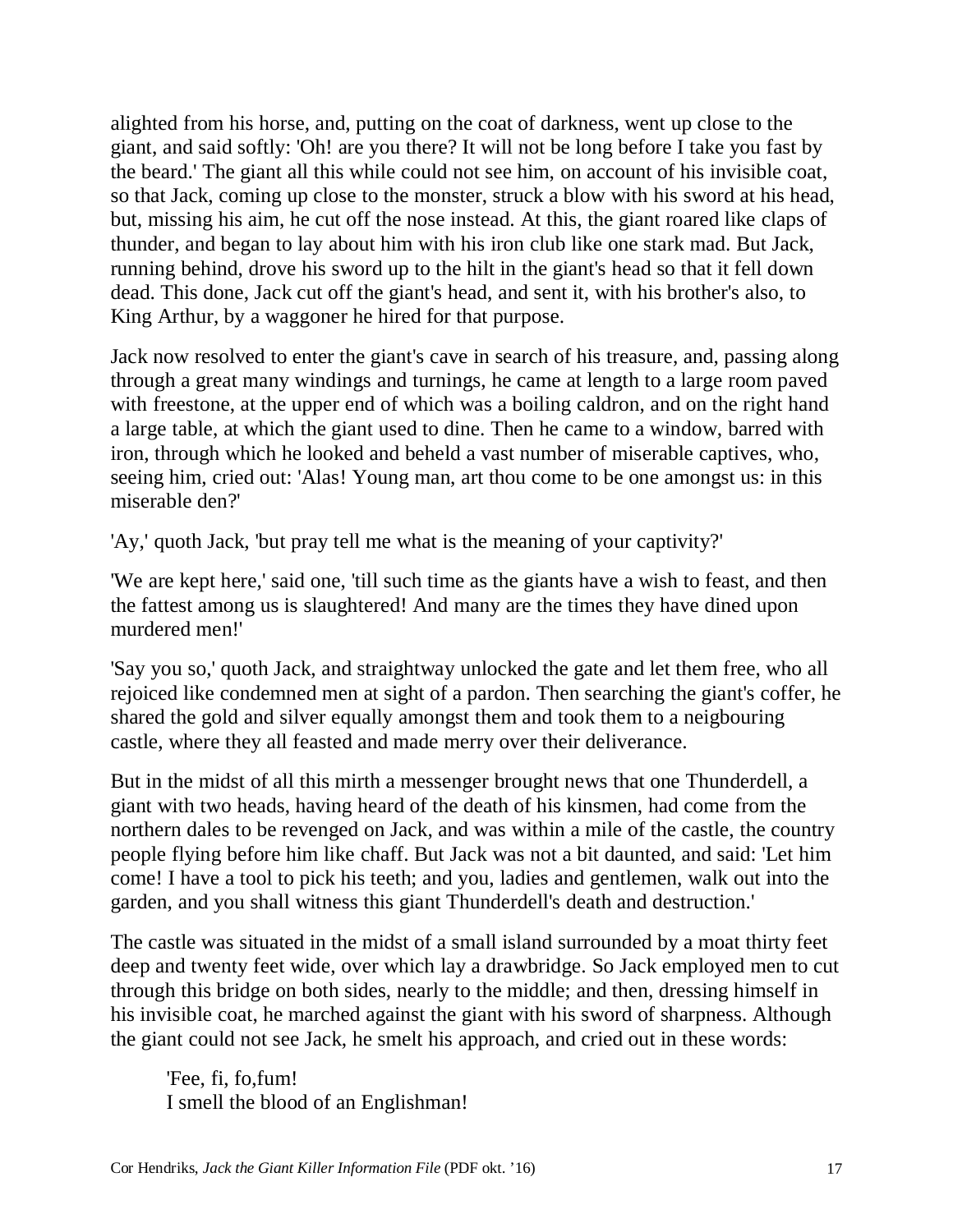Be he alive or be he dead, I'll grind his bones to make me bread!'

'Say'st thou so,' said Jack; 'then thou art a monstrous miller indeed.'

The giant cried out again: 'Art thou that villain who killed my kinsmen? Then I will tear thee with my teeth, suck thy blood, and grind thy bones to powder.'

'You'll have to catch me first,' quoth Jack, and throwing off his invisible coat, so that the giant might see him, and putting on his shoes of swiftness, he ran from the giant, who followed like a walking castle, so that the very foundations of the earth seemed to shake at every step. Jack led him a long dance, in order that the gentlemen and ladies might see; and at last to end the matter, ran lightly over the drawbridge, the giant, in full speed, pursuing him with his club. Then, coming to the middle of the bridge, the giant's great weight broke it down, and he tumbled headlong into the water, where he rolled and wallowed like a whale. Jack, standing by the moat, laughed at him all the while; but though the giant foamed to hear him scoff, and plunged from place to place in the moat, yet he could not get out to be revenged. Jack at length got a cart rope and cast it over the two heads of the giant and drew him ashore by a team of horses, and then cut off both his heads with his sword of sharpness, and sent them to King Arthur.

After some time spent in mirth and pastime, Jack, taking leave of the knights and ladies, set out for new adventures. Through many woods he passed and came at length to the foot of a high mountain. Here, late at night, he found a lonesome house, and knocked at the door, which was opened by an aged man with a head as white as snow. 'Father,' said Jack, 'can you lodge a benighted traveller that has lost his way?' 'Yes,' said the old man; 'you. are right welcome to my poor cottage.' Whereupon Jack entered, and down they sat together, and the old man began to speak as follows: 'Son, I see by your belt you are the great conqueror of giants, and behold, my son, on the top of the mountain is an enchanted castle; this is kept by a giant named Galligantua, and he, by the help of an old conjurer, betrays many knight and ladies into his castle, where by magic art they are transformed into sundry shapes and forms. But above all, I grieve for a duke's daughter, whom they fetched from her father's garden, carrying her through the air in a burning chariot drawn by fiery dragons, when they secured her within the castle, and transformed her into a white hind. And though many knights have tried to break the enchantment, and work her deliverance, yet no one could accomplish it, on account of two dreadful griffins which are placed at the castle gate and which destroy everyone who comes near. But you, my son, may pass by them undiscovered, where on the gates of the castle you will find engraven in large letters how the spell may be broken.' Jack gave the old man his hand, and promised that in the morning he would venture his life to free the lady.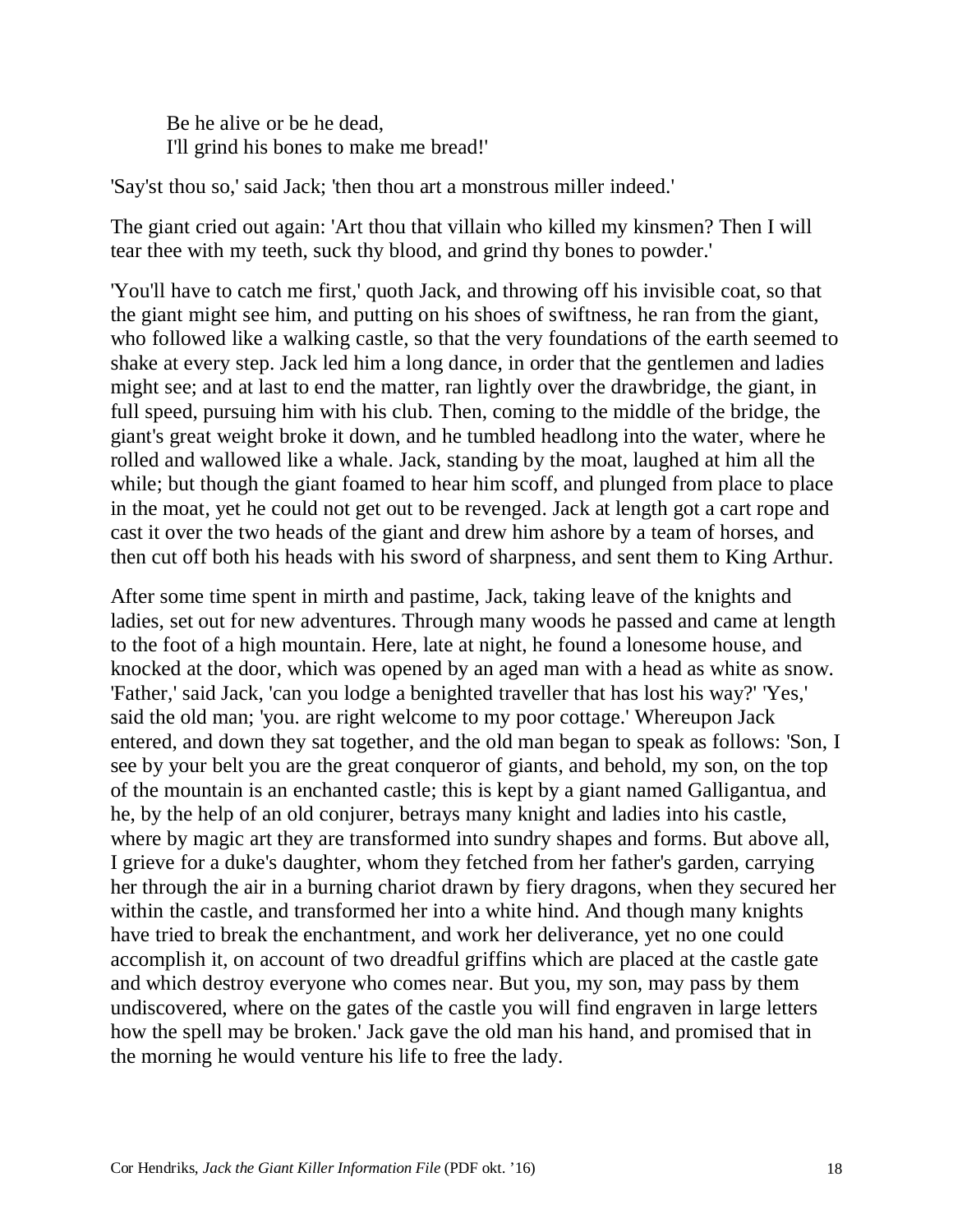In the morning Jack arose and put on his invisible coat and magic cap and shoes, and prepared himself for the fray. Now, when he had reached the top of the mountain he soon discover the two fiery griffins, but passed them without fear, because of his invisible coat. When he had got beyond them, he found upon the gates of the castle a golden trumpet hung by a silver chain, under which these lines were engraved:

'Whoever shall this trumpet blow, Shall soon the giant overthrow, And break the black enchantment straight; So all shall be in happy state.'

Jack had no sooner read this but he blew the trumpet, at which the castle trembled to its vast foundations, and the giant and conjurer were in horrid confusion, biting their thumbs and tearing their hair, knowing their wicked reign was at an end. Then the giant stooping to take up his club, Jack at one blow cut off his head; whereupon the conjurer, mounting up into the air, was carried away in a whirlwind. Then the enchantment was broken, and all the lords and ladies who 'had so long been transformed into birds and beasts returned to their proper shapes, and the castle vanished away in a cloud of smoke. This being done, the head of Galligantua was likewise, in the usual manner, conveyed to the Court of King Arthur, where, the very next day, Jack followed, with the knights and ladies who had been delivered.



Whereupon, as a reward for his good services, the king prevailed upon the duke to bestow his daughter in marriage on honest Jack. So married they were, and the whole kingdom was filled with joy at the wedding. Furthermore, the king bestowed on Jack a noble castle, with a very beautiful estate thereto belonging, where he and his lady lived in great joy and happiness all the rest of their days.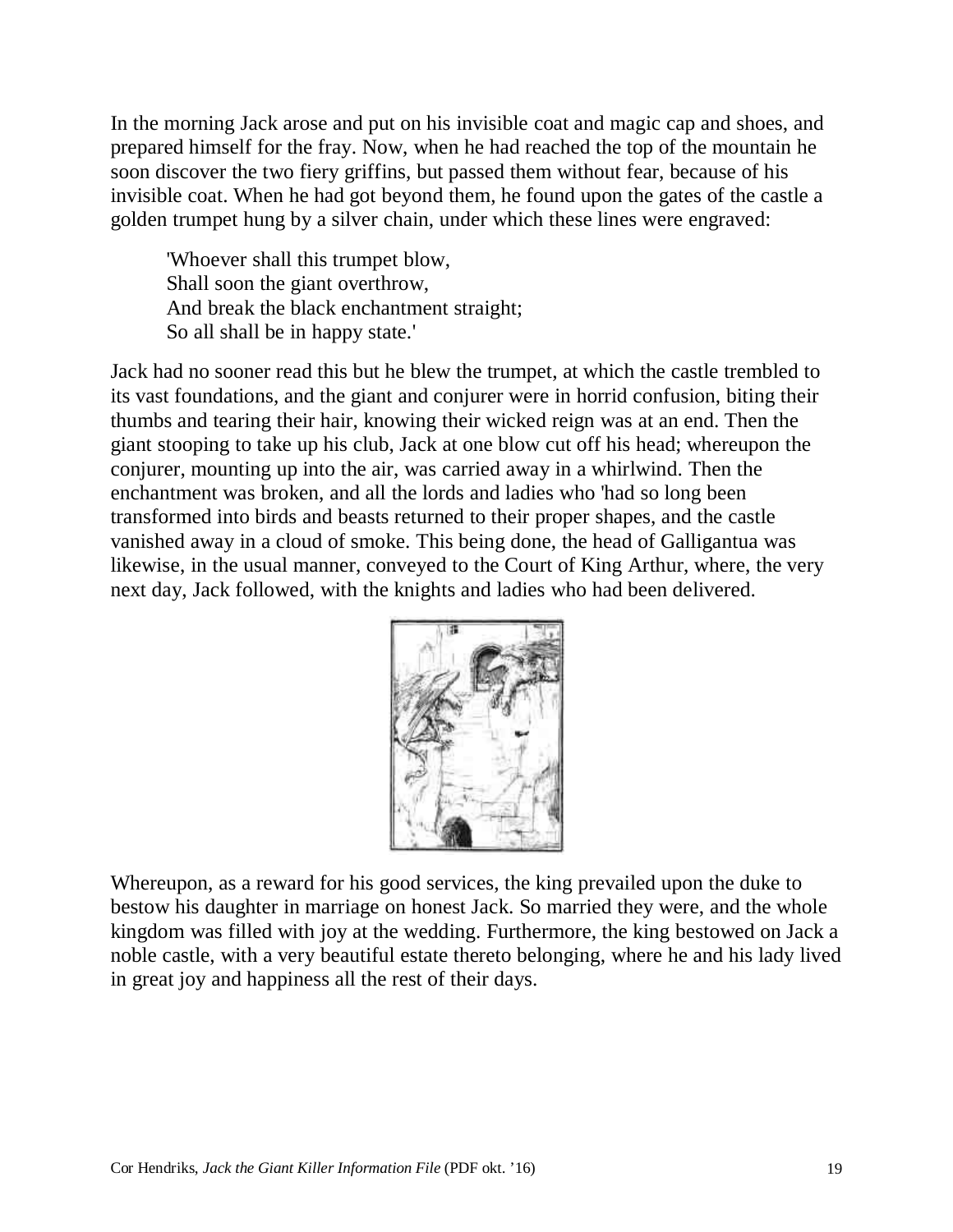# Jack the Giant Slayer: Some Folklore **Background**

03/06/2013 02:49 pm ET | **Updated** May 06, 2013 Stephen D. WinickFolklorist, Music Critic, Editor

With Bryan Singer's blockbuster *Jack the Giant Slayer* in theaters, it might be useful to ask ourselves: who is this Jack? In English-language fairy tales, Jack is the central figure in a wide variety of adventures. He's known for slaying giants, so Singer's film doesn't stray too far from folklore. But Jack does a lot more, too.



The beggar gives Jack the bow, from a chapbook version of "Jack and His Stepdame."

Jack's tradition goes back surprisingly far; the earliest known Jack Tale was written down in the 15th century. In this story, "Jack and His Stepdame," Jack is a farmer's son whose stepmother wants to send him into indentured servitude. Jack's father compromises by sending him to a far pasture to watch the cattle. There Jack meets a beggar, with whom he shares his meager lunch. In return, the beggar offers him gifts. Jack asks for a bow and arrows; the beggar gives him a magical bow which never misses its mark. Jack asks for a pipe, to make music and be merry. The beggar gives him a magical pipe, which compels all who hear it to dance. When the beggar insists on giving a third gift, Jack remembers his stepmother's look of hatred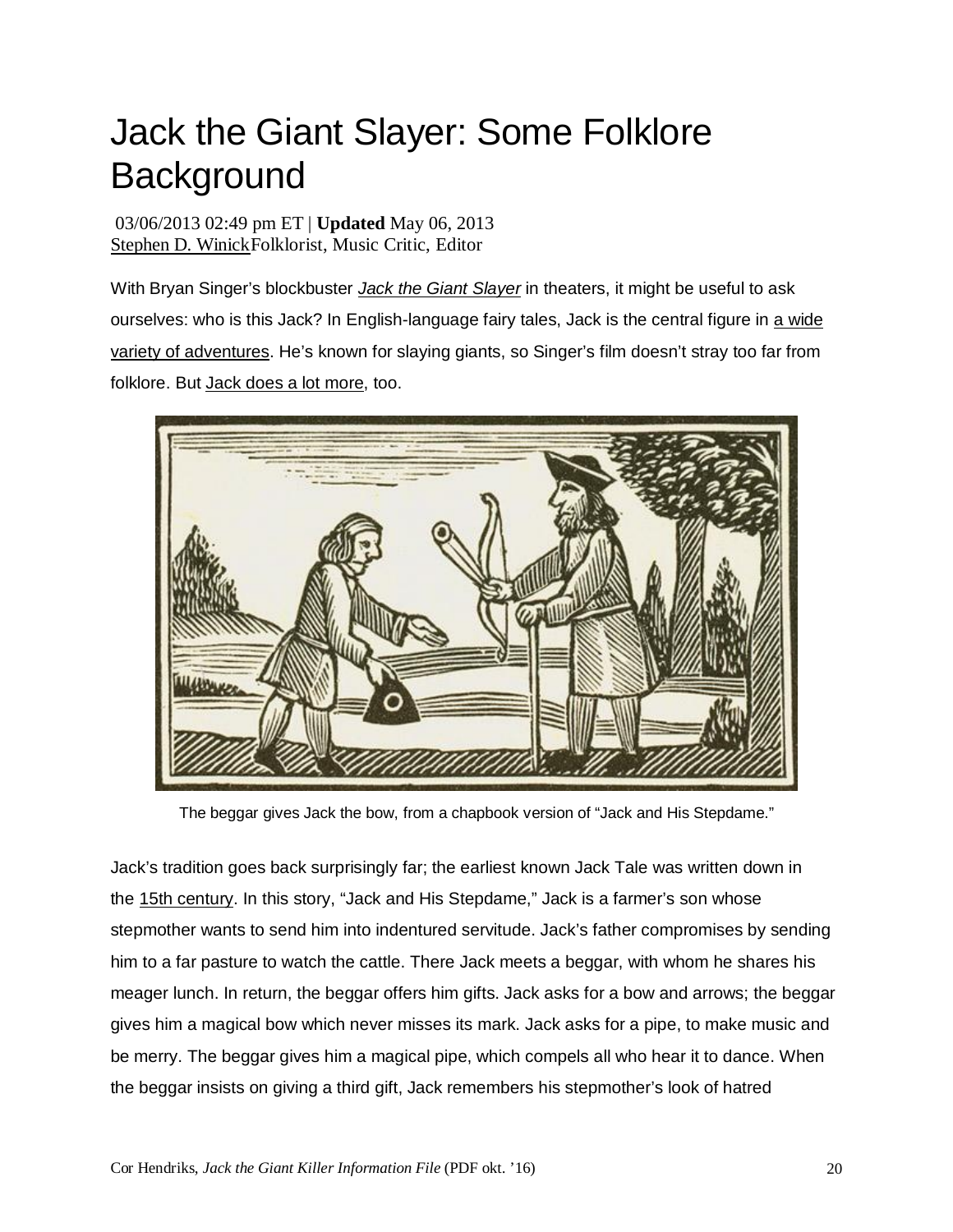whenever she sees him eat; he wishes that, when she looks at him that way, she'll fart thunderously.

Using the pipe, which causes the cattle to dance along behind him, Jack easily herds them back to their pens, and heads home for supper. Jack's father invites him to eat, whereupon his stepmother glares at him, and farts so loudly that everyone laughs at her. She retires for the night, humiliated.



Jack makes the cattle dance to their pens, from a chapbook version of "Jack and His Stepdame."

The next day, Jack's stepmother sends a mendicant friar to beat Jack. To avoid a beating, Jack promises to shoot a bird for the friar's dinner. Using his magic bow, he shoots a bird and causes it to fall in a briar thicket. When the friar enters the thicket, Jack plays the pipe, forcing the friar to dance, so that he is horribly scratched by the thorns. When Jack lets him go, the friar reports to Jack's parents, and Jack's father demands to hear the pipe. The friar, fearing the music, begs to be tied to a post. Jack begins playing and carefully leads the household outside. Everyone has a good time dancing in the moonlight, except the friar, who injures himself by banging his head against the post, and the stepmother, who cannot help glaring and farting. Jack lives happily ever after.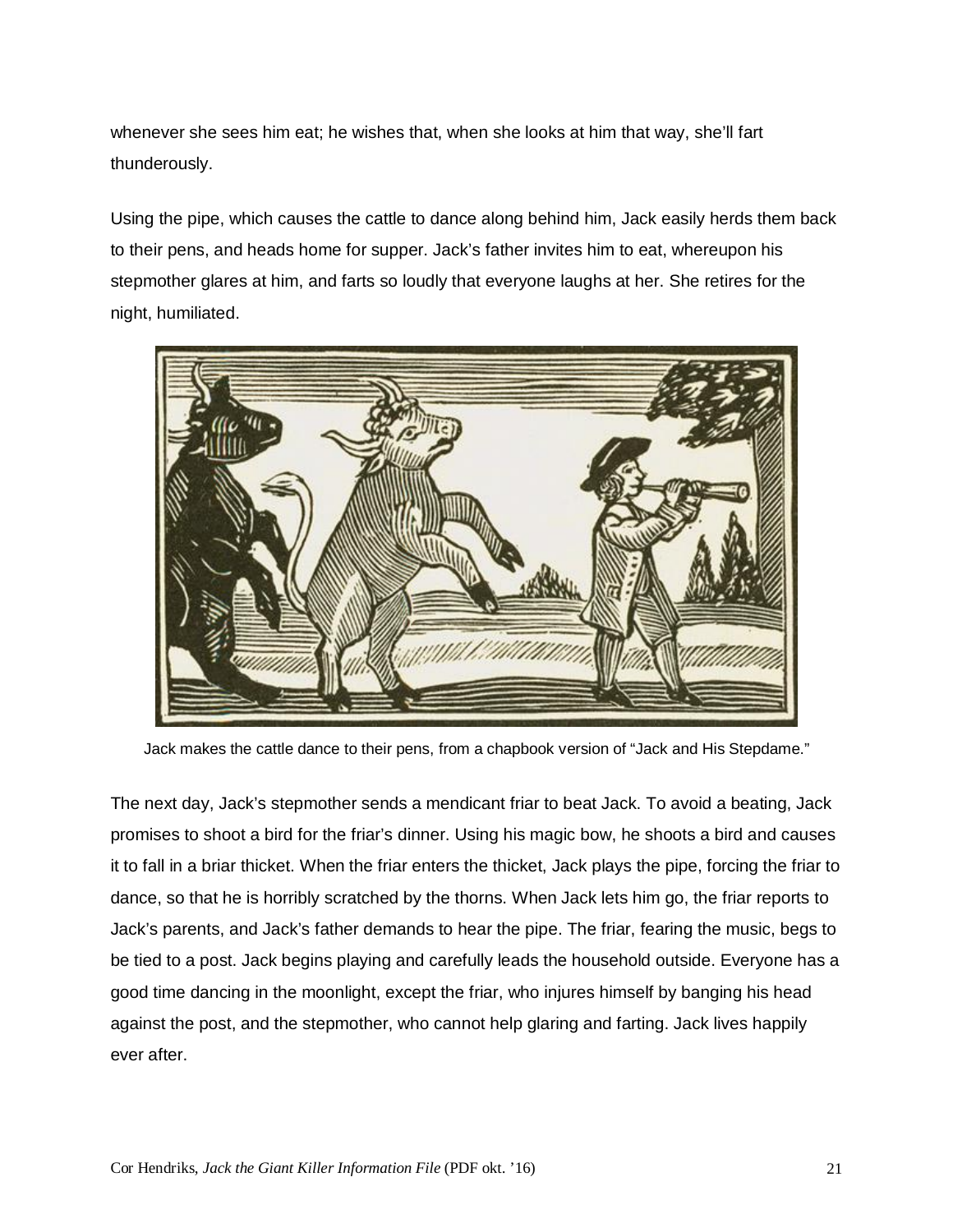

You may be surprised to encounter fart jokes in Jack tales, but there's a long tradition of bawdy Jack tales. "Jack and His Stepdame" is as much fairy tale as dirty joke, however, and its fairytale elements reveal deeper meanings. Jack's act of kindness results in three gifts from a magical donor—a typical fairy-tale beginning. The magical bow is a limitless source of food, and the magical pipe a limitless source of art. Jack thus returns home with both physical and spiritual nourishment for his community.

The next stage in Jack's development brings him closer to today's film. "Jack the Giant-Killer," or to give it its early literary name, *The History of Jack and the Giants*, was first printed in chapbook form before 1708. It's an episodic tale in which Jack travels around Britain, especially Cornwall and Wales, killing giants. Some he dispatches with mere violence. Others, he defeats with clever trickery, as when he fools a hapless giant by apparently cutting open his stomach; Jack's really faking it, but the giant attempts to compete and rips open his own belly.

At around the same time as *The History of Jack and the Giants*, another tale was making the rounds in the English oral tradition. In 1734 a brief summary of "Jack Spriggins and the Enchanted Bean" was published, which from its plot is clearly a version of "Jack and the Beanstalk." "Jack and the Beanstalk" is a classic tale: Jack, a silly and impractical boy, trades his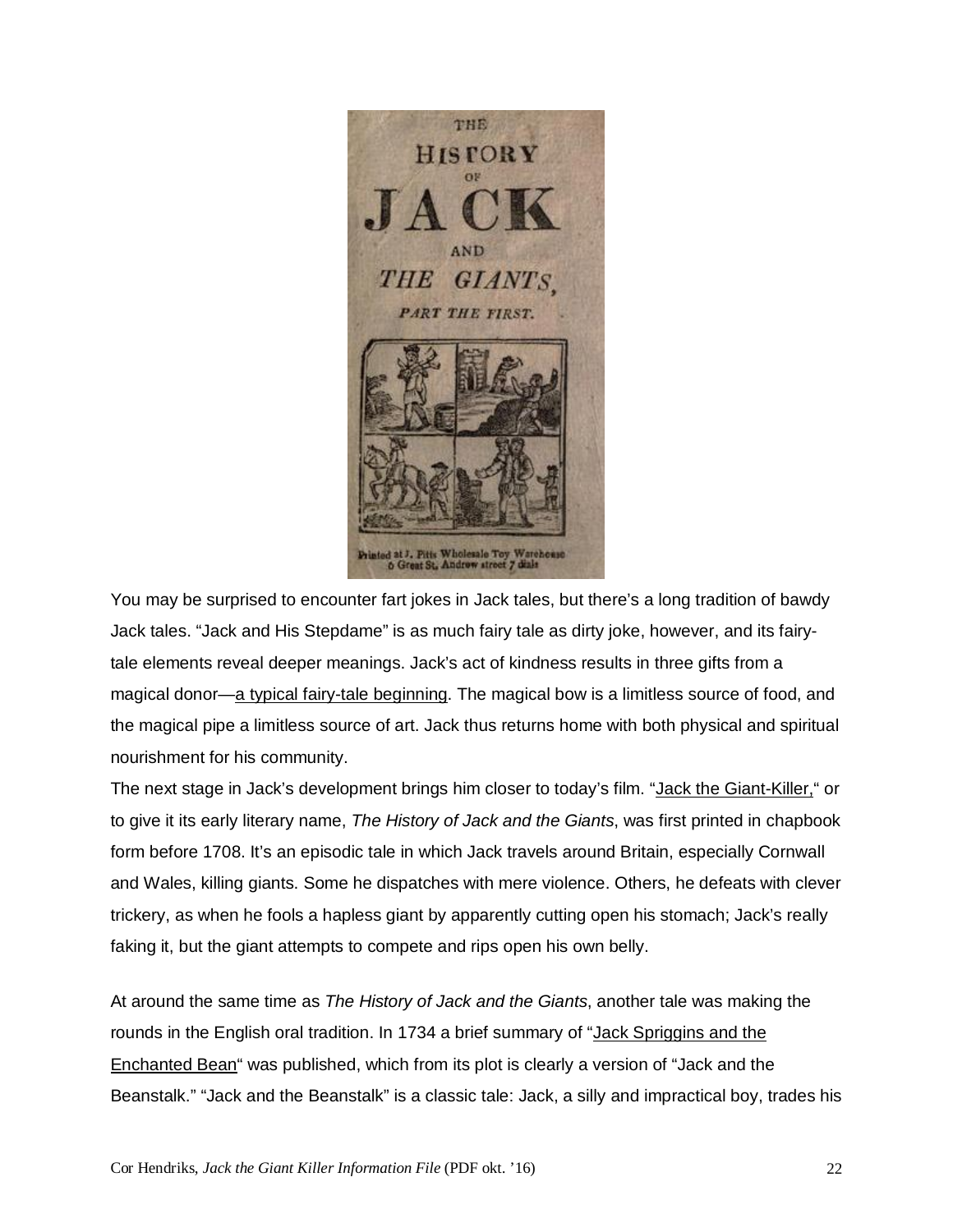family's cow for some magic beans. His mother angrily throws the beans out the window, and during the night, a giant beanstalk grows up to the sky. Jack climbs the beanstalk three times, each time raiding a giant's castle; he steals a bag of gold, a goose or hen that lays golden eggs, and a harp that plays by itself. On Jack's first two raids, the giant's wife saves him, but on the third, he is pursued by the giant. He chops down the beanstalk, the giant is killed, and Jack and his mother live happily ever after. Singer's film combines this tale with "Jack the Giant Killer."



Various psychoanalytical interpretations of "Jack and the Beanstalk" (e.g. Bruno Bettelheim's) suggest that the beanstalk is a phallic image and the tale is essentially about sexual differentiation from one's parents. This may reveal some of Jack's meanings, but there are others; Jack's mythical nature is that of the explorer of other realms, and the slayer of ogres, not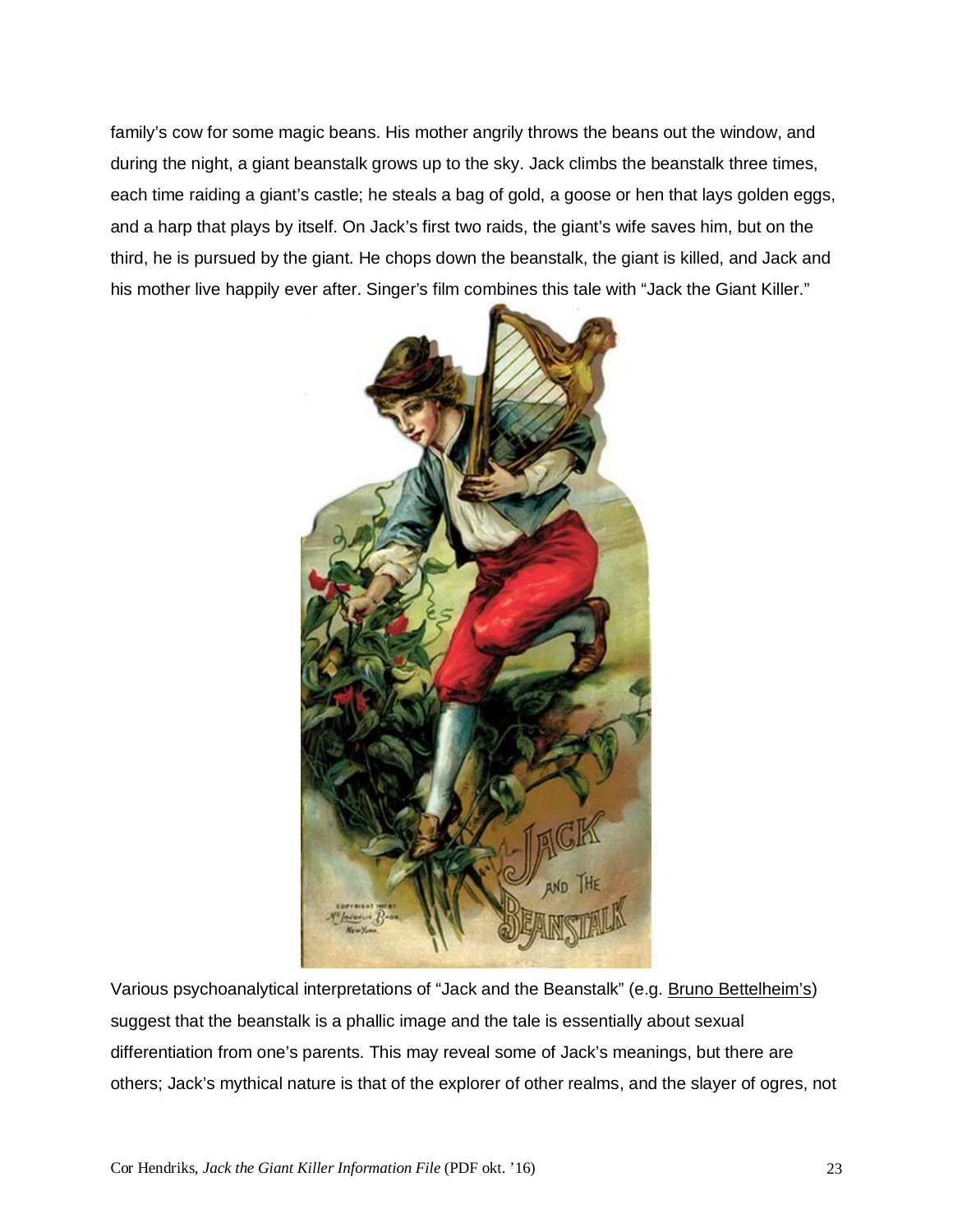just for his own sake but for his community's. Like Prometheus stealing fire from Zeus, Jack finds a magical giant in the sky and brings back his treasures. These include limitless resources: a goose that lays golden eggs and a harp that sings beautiful music. Like the bow and the pipe of "Jack and His Stepdame," they represent limitless physical and spiritual nourishment for his community. When he has them, in Flora Annie Steel's telling, "every one was quite happy," and Jack "became quite a useful person."



In these three early Jack tales, then, we have the germ of Jack's persona. He's a trickster figure who brings back life-giving gifts for his community, while destroying the monsters of the encroaching otherworld. It's a pretty tall order for a young hero. Jack's battles with giants have entered pop culture in many novels and fantasy films, including an earlier *Jack the Giant Killer*. How does Bryan Singer's version measure up? See it and decide for yourself!

*For much more on Jack, including references and a list of adaptations, see my article "Do You Know Jack?" originally published in Realms of Fantasy.*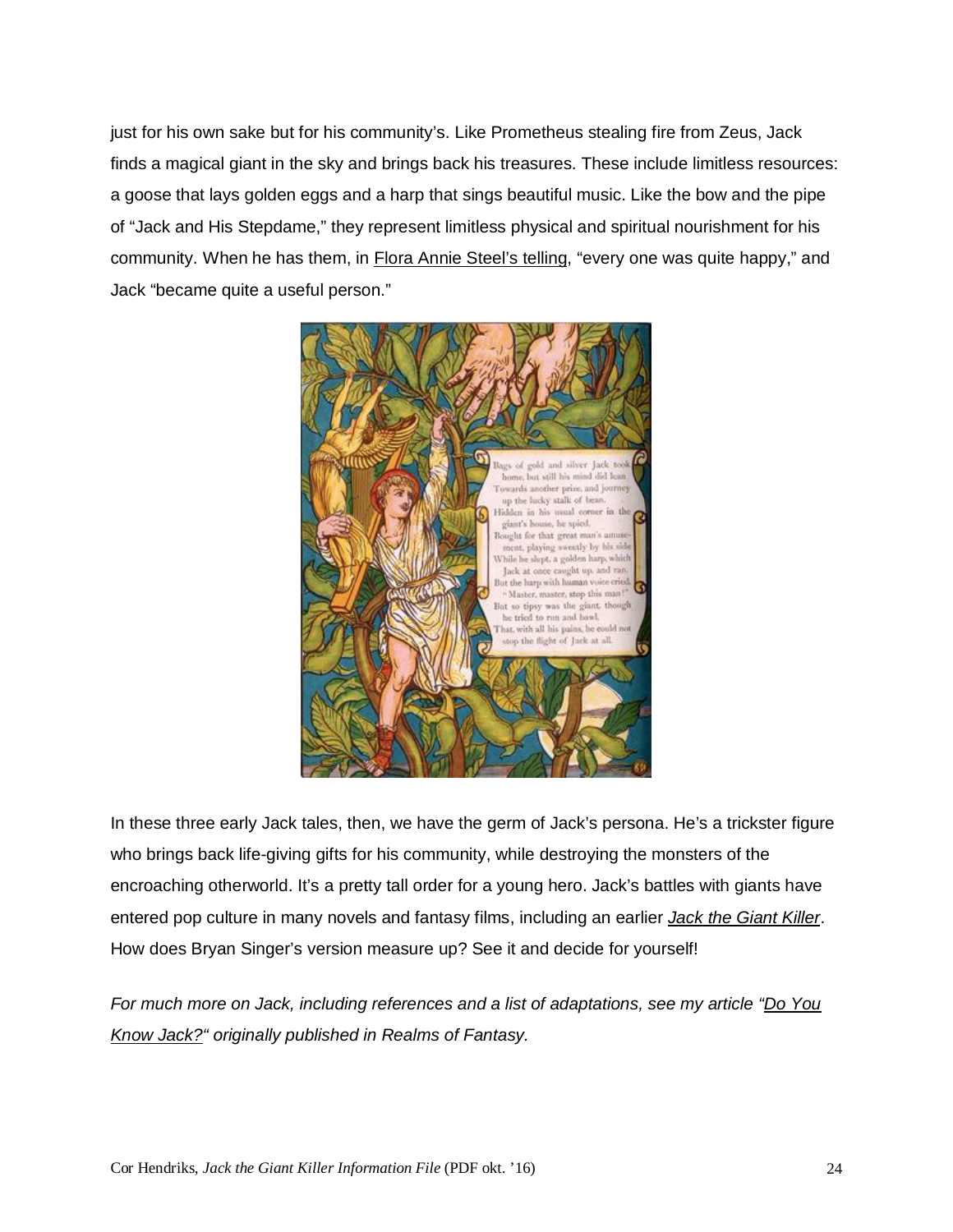*Based On A True Story: Jack the Giant Slayer*

# **Based On A True Story: Jack the Giant Slayer**



**Update:** *I saw the film* **Jack the Giant**

**Slayer** at *an IMAX/3D matinee performance on Saturday, March 2, 2013. I was pleasantly surprised.* 

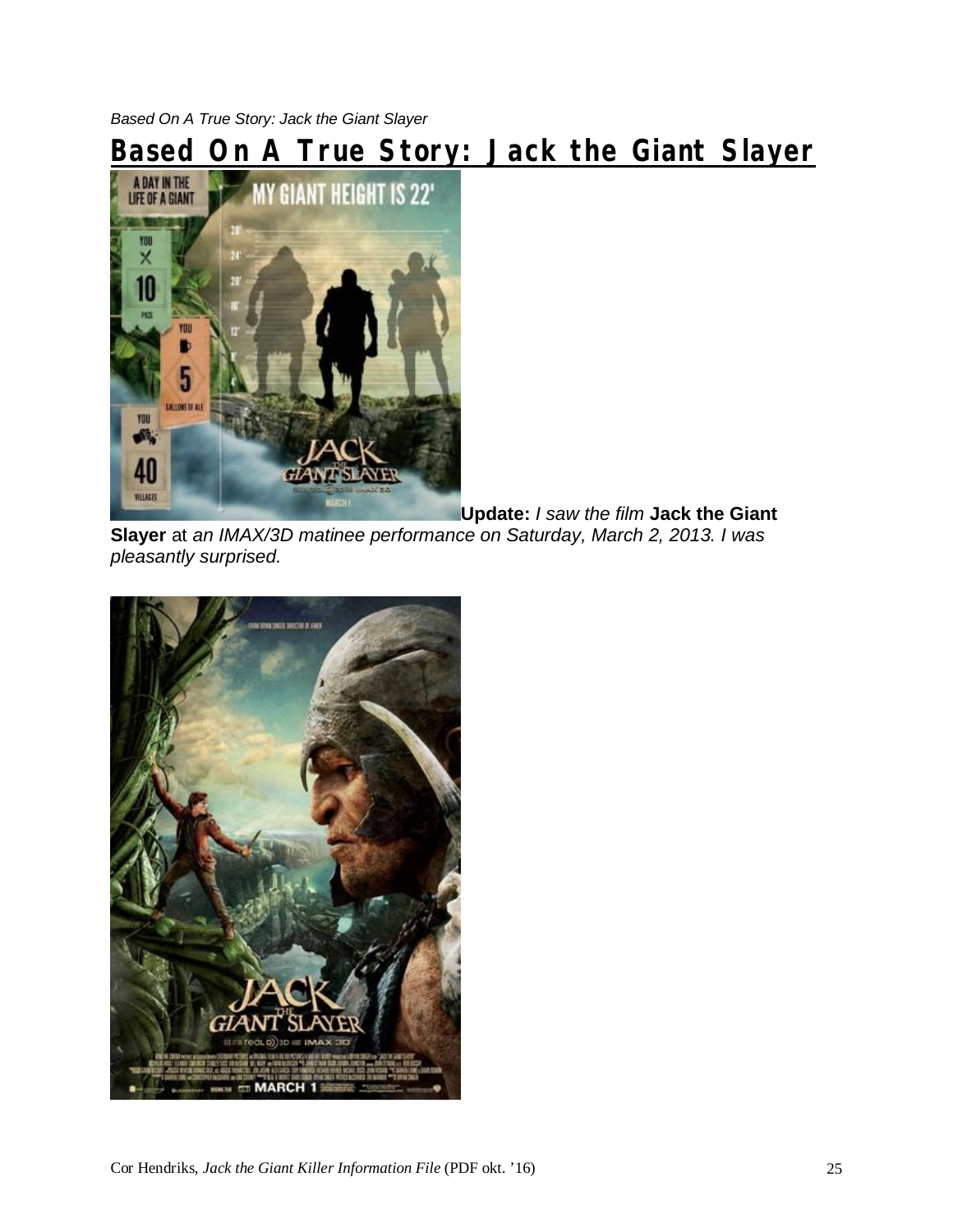*First off, the opening titles were a surprise. Furthermore, the film's tribute to how folk traditions are passed along from one generation to the next was familiar and warm. The movie actually demonstrates how tales and folklore such as "Jack the Giant Killer" and the ancient knowledge of "giants among us" are shared with young people today – through movies, games, and the Internet. The motion picture, while fictional, of course, had several youngsters in the audience, and I saw before me the education of yet another wave of humans who may have little or no experiences with giants. I highly recommend it if you are interested in cultural cryptozoology.*

**Jack the Giant Slayer** (previously titled Jack the Giant Killer) is a new film based on the "Jack the Giant Killer" and "Jack and the Beanstalk" folktales, which will be released on March 1, 2013. The film is directed by Bryan Singer. Singer is well-known for his work on The Usual Suspects, the X-Men films and Superman Returns.

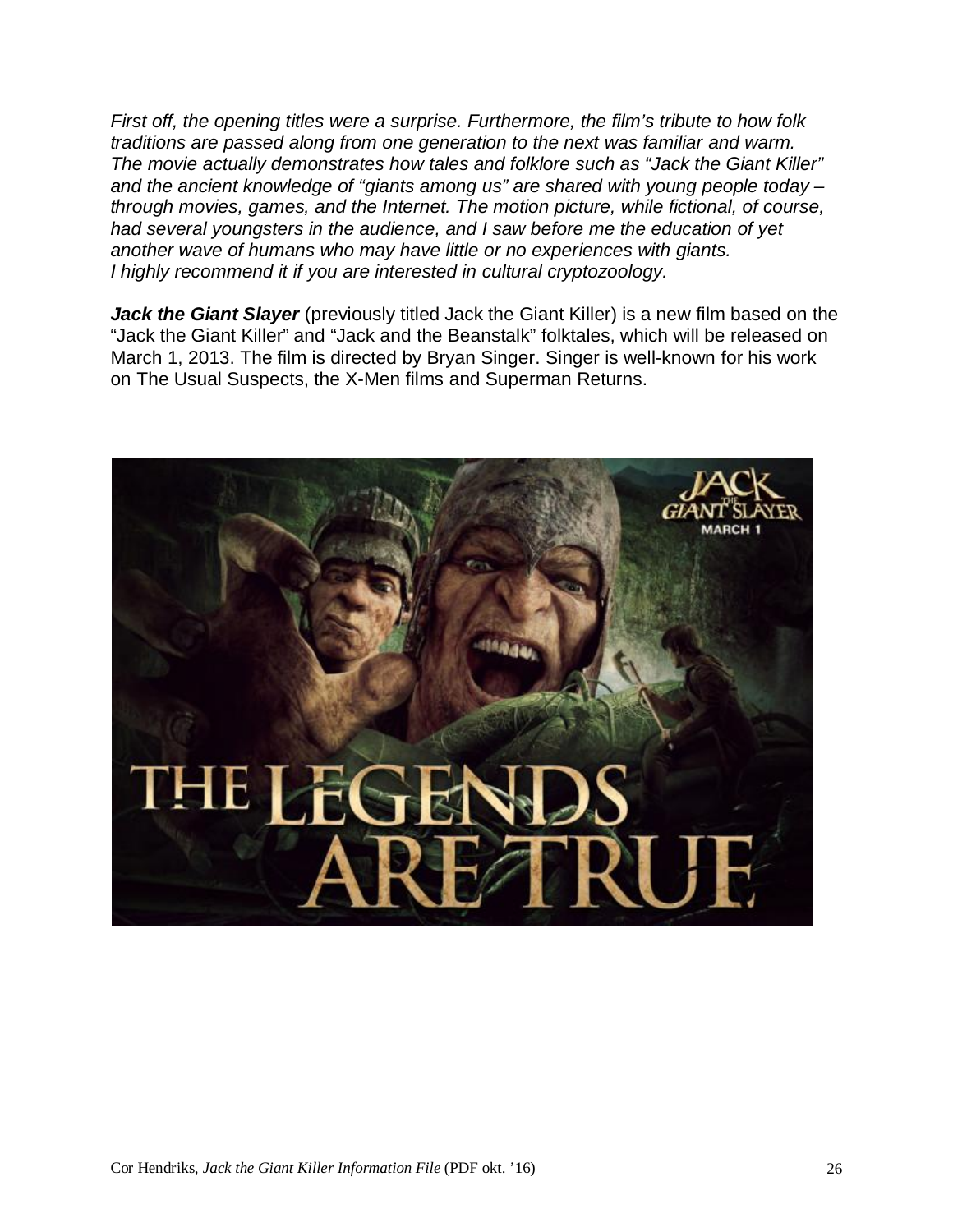Native peoples in many lands have traditions of giants.



It may sound strange, but consider this. It appears that Jack the Giant Slayer is based on true stories from our distant past,

as Mark A. Hall and I document in our recent book, *True Giants.*



What occurred was that the True Giants were seen as our ancient enemies. And killed by the technologically supreme humans. Over and over again. Until all the Giants were gone. The supposed "fairy tales" of *Jack and the Bean Stalk*, *Jack the Giant Killer*,

and *Jack the Giant Slayer* are merely recorded versions of these encounters. From Chapter Three of *True Giants*, Hall and I wrote this:

"Giants had a colorful past in the days before history was put down on paper. They have survived in much of Europe as colorful characters in the folklore of past ages. Dietrich of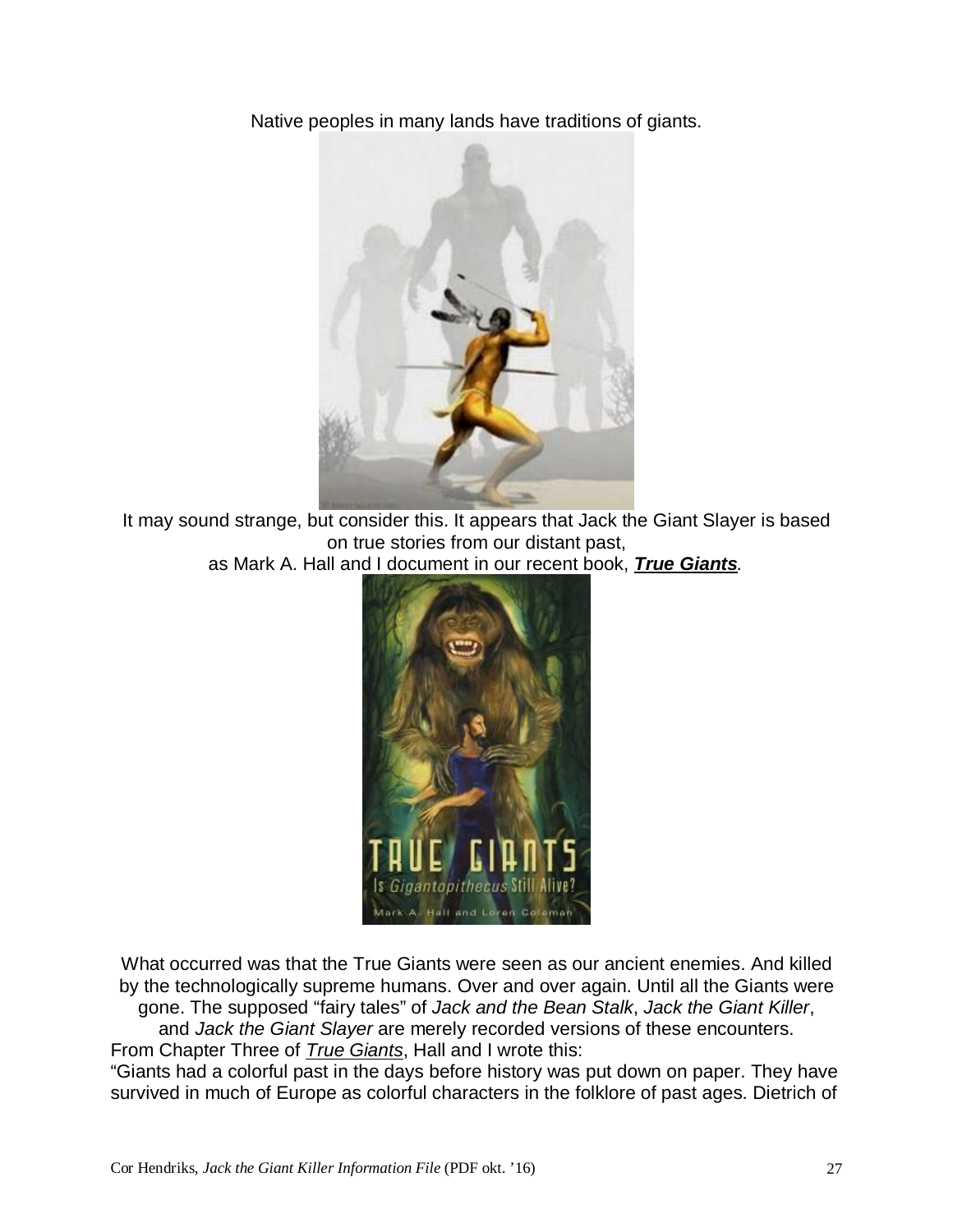Bern was one legendary hero who fought a giant in his life. The fabled Dietrich was based upon the historical person of Theodoric the Great (circa 454-526). He was a king of the Eastern Goths. We can see that Theodoric might have actually had to fight a giant from the mountains of Europe to gain his fame.

"Many old stories merit a second look when we realize that True Giants were around to play a part in the lives of our distant ancestors….

"The United Kingdom has never lacked stories of giants. In The Minor Traditions of British Mythology,Lewis Spence devotes one chapter to giants and ogres in England and a second to giants in Scotland, Wales, and Ireland. According to this collection there was extensive interaction in the not-too-distant past between human beings and True Giants. The relationship reached a point, however, where the storied Knights of the Round Table were determined to kill every giant remaining in Britain."



Vadim Makarov holds a remarkable cast of a True Giant track found over 30 years ago in the Pamirs, Russia.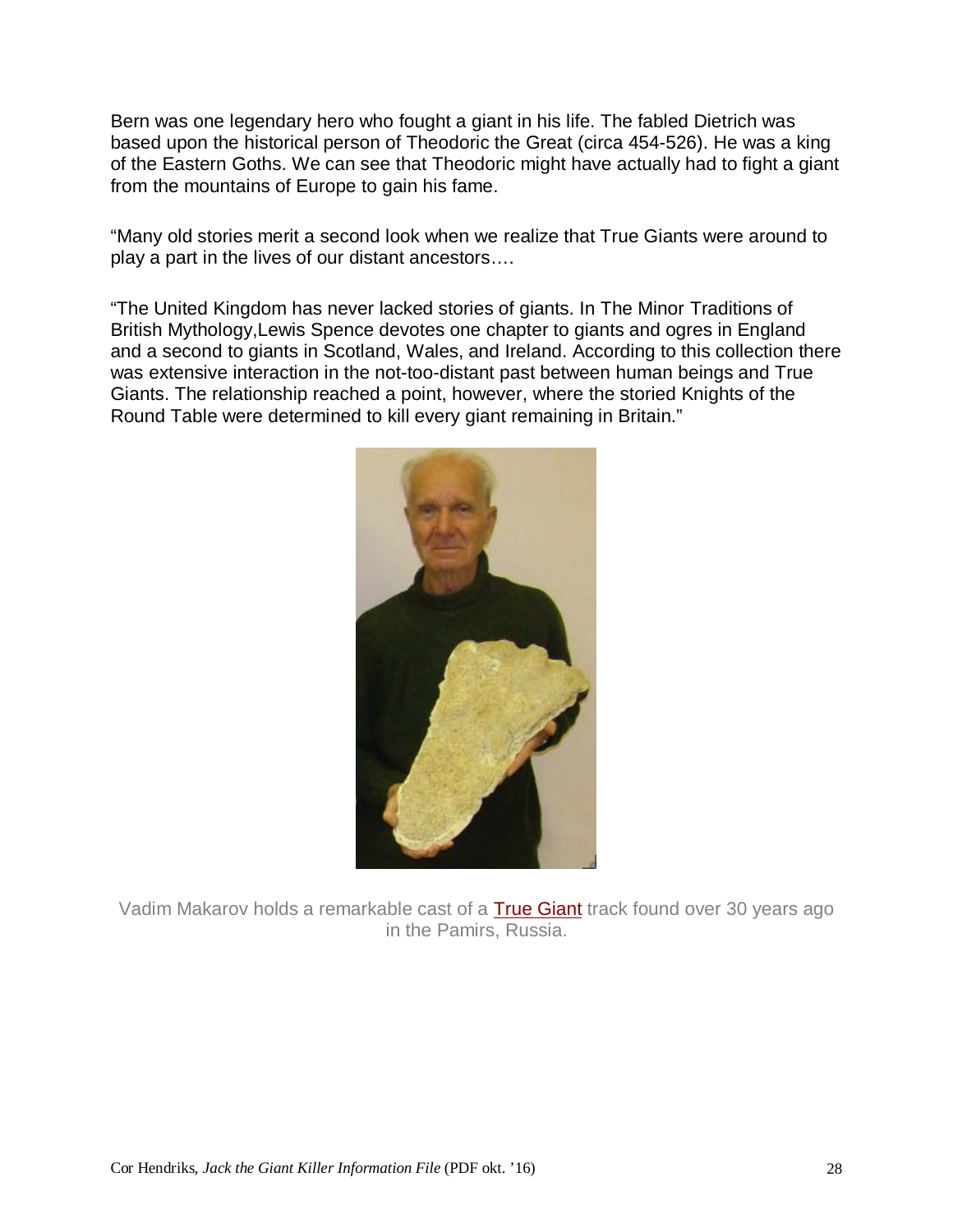

This unique four-toed print is compared here to a typical large-sized, five-toed Almasty cast.



Famed Russian hominologists, from left to right, Dmitri Bayanov (the creator of the word "hominology"), Igor Burtsev (holding the common Almas-like print found in the Pamirs, this example from 1979), and Vadim Makarov (with the long four-toed footcast of a True Giant from the Pamirs, 1981). Photograph by Igor Burtsev, November 19, 2010. See more historical and current information in *True Giants.*

**by Loren Coleman on February 26, 2013**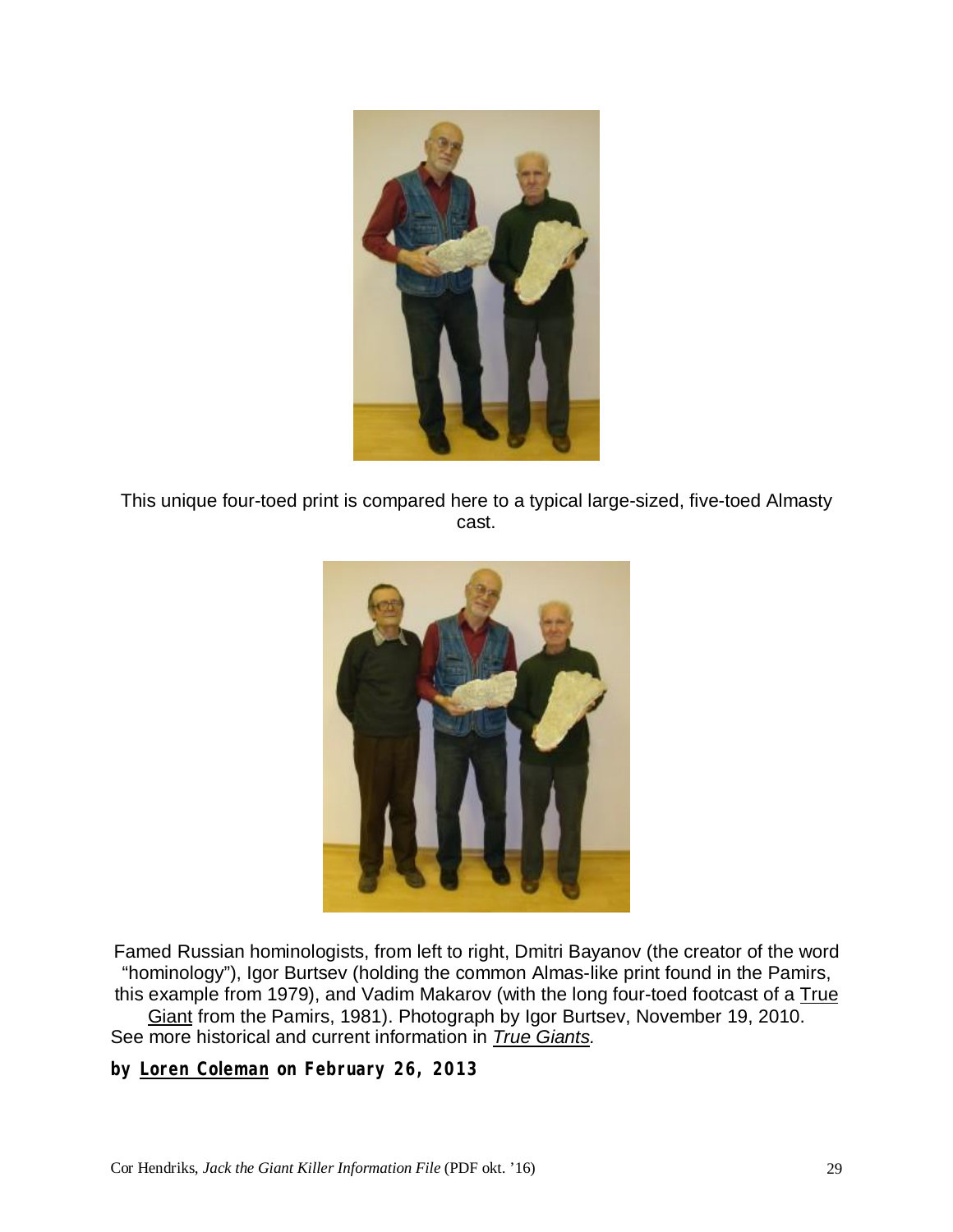# **4 Responses**



#### **Red Pill Junkie** February 26, 2013 at 7:42 pm | Permalink

>"What occurred was that the True Giants were seen as our ancient enemies. And killed by the technologically supreme humans."

Could it be the other way around, though? What's your take on all the stories & legends re. slanted-eyed, red-haired, six-fingered giants that built megalithic structures in Europe & the Americas?

#### I.

1.

**alanborky** February 27, 2013 at 3:20 pm | Permalink

That's something I've also wondered about RPG because even in the David and Goliath account we're presented with the image of this huge figure clad from head to toe in every conceivable kind of bronze armour and weaponry associating him therefore with the cutting edge hi tech of the day whereas Super Dave's effectively portrayed as a baby Fred Flintstone figure straight out the Stone Age forced to confront his adversary with nothing more than stones and a sling.



**Red Pill Junkie** February 27, 2013 at 6:33 pm| Permalink

Yeah, I think the idea that more advanced civilizations will \*always\* have the upper hand against more primitive societies needs to be revised.

Take the Roman empire for example, conquered by 'barbarians' at the end of its influence.

2.

#### **Tria MacLeod** February 28, 2013 at 1:17 am | Permalink

There seems to be a great deal of variation between tales of ancient giants. In some traditions they were fairly intelligent, while in other tales they tended towards being dullards. If these tales of giants were based on actual encounters, what would the possibility be that giants in some areas were killed off, shrinking the gene pool to the point that chromosome defects occurred causing different populations to regress? Is there a trend that older origin giant tales showed more intelligent/ sympathetic beings than more recent origin tales?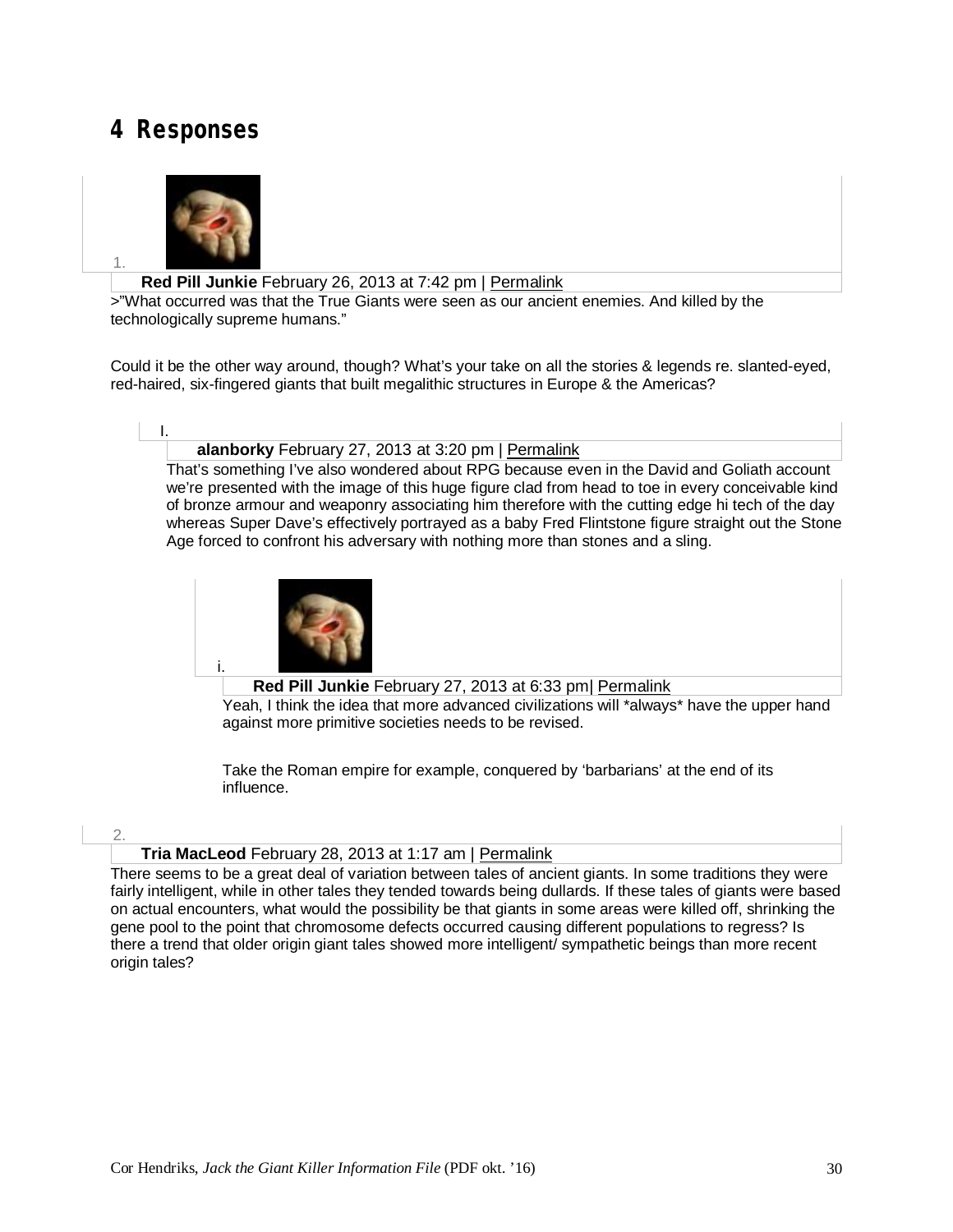# **The Blue Fairy Book**  *by* **Andrew Lang** *THE HISTORY OF JACK THE GIANT-KILLER by* Andrew Lang

In the reign of the famous King Arthur there lived in Cornwall a lad named Jack, who was a boy of a bold temper, and took delight in hearing or reading of conjurers, giants, and fairies; and used to listen eagerly to the deeds of the knights of King Arthur's Round Table.

In those days there lived on St. Michael's Mount, off Cornwall, a huge giant, eighteen feet high and nine feet round; his fierce and savage looks were the terror of all who beheld him.

He dwelt in a gloomy cavern on the top of the mountain, and used to wade over to the mainland in search of prey; when he would throw half a dozen oxen upon his back, and tie three times as many sheep and hogs round his waist, and march back to his own abode.

The giant had done this for many years when Jack resolved to destroy him.

Jack took a horn, a shovel, a pickaxe, his armor, and a dark lantern, and one winter's evening he went to the mount. There he dug a pit twenty-two feet deep and twenty broad. He covered the top over so as to make it look like solid ground. He then blew his horn so loudly that the giant awoke and came out of his den crying out: "You saucy villain! you shall pay for this I'll broil you for my breakfast!"

He had just finished, when, taking one step further, he tumbled headlong into the pit, and Jack struck him a blow on the head with his pickaxe which killed him. Jack then returned home to cheer his friends with the news.

Another giant, called Blunderbore, vowed to be revenged on Jack if ever he should have him in his power. This giant kept an enchanted castle in the midst of a lonely wood; and some time after the death of Cormoran Jack was passing through a wood, and being weary, sat down and went to sleep.

The giant, passing by and seeing Jack, carried him to his castle, where he locked him up in a large room, the floor of which was covered with the bodies, skulls and bones of men and women.

Soon after the giant went to fetch his brother who was likewise a giant, to take a meal off his flesh; and Jack saw with terror through the bars of his prison the two giants approaching.

Jack, perceiving in one corner of the room a strong cord, took courage, and making a slip-knot at each end, he threw them over their heads, and tied it to the window- bars; he then pulled till he had choked them. When they were black in the face he slid down the rope and stabbed them to the heart.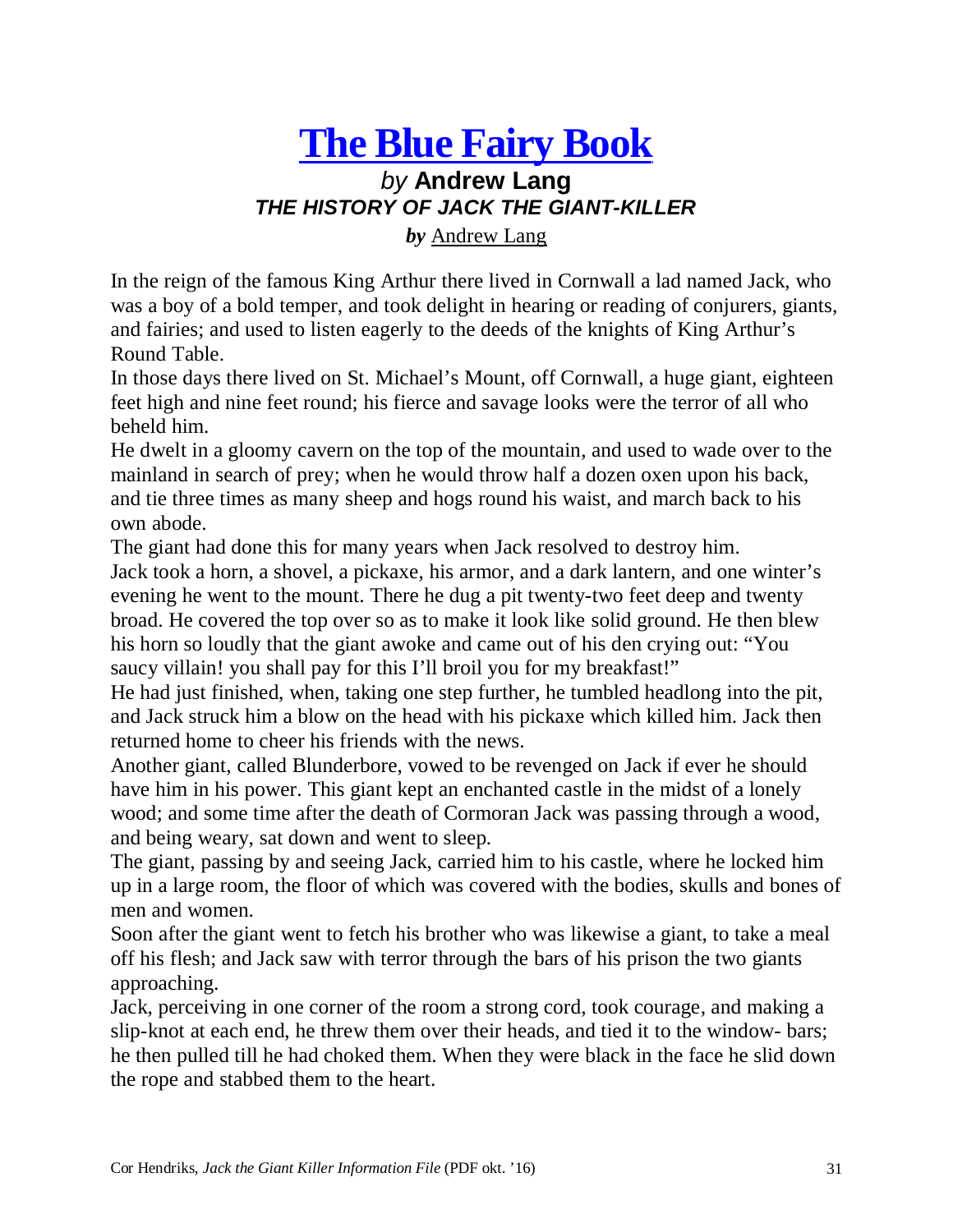Jack next took a great bunch of keys from the pocket of Blunderbore, and went into the castle again. He made a strict search through all the rooms, and in one of them found three ladies tied up by the hair of their heads, and almost starved to death. They told him that their husbands had been killed by the giants, who had then condemned them to be starved to death because they would not eat the flesh of their own dead husbands.

"Ladies," said Jack, "I have put an end to the monster and his wicked brother; and I give you this castle and all the riches it contains, to make some amends for the dreadful pains you have felt." He then very politely gave them the keys of the castle, and went further on his journey to Wales.

As Jack had but little money, he went on as fast as possible. At length he came to a handsome house. Jack knocked at the door, when there came forth a Welsh giant. Jack said he was a traveler who had lost his way, on which the giant made him welcome, and let him into a room where there was a good bed to sleep in.

Jack took off his clothes quickly, but though he was weary he could not go to sleep. Soon after this he heard the giant walking backward and forward in the next room, and saying to himself:

"Though here you lodge with me this night,

You shall not see the morning light;

My club shall dash your brains out quite."

"Say you so?" thought Jack. "Are these your tricks upon travelers? But I hope to prove as cunning as you are." Then, getting out of bed, he groped about the room, and at last found a large thick billet of wood. He laid it in his own place in the bed, and then hid himself in a dark corner of the room.

The giant, about midnight, entered the apartment, and with his bludgeon struck many blows on the bed, in the very place where Jack had laid the log; and then he went back to his own room, thinking he had broken all Jack's bones.

Early in the morning Jack put a bold face upon the matter, and walked into the giant's room to thank him for his lodging. The giant started when he saw him, and began to stammer out: "Oh! dear me; is it you? Pray how did you sleep last night? Did you hear or see anything in the dead of the night?"

"Nothing to speak of," said Jack, carelessly; "a rat, I believe, gave me three or four slaps with its tail, and disturbed me a little; but I soon went to sleep again."

The giant wondered more and more at this; yet he did not answer a word, but went to bring two great bowls of hasty-pudding for their breakfast. Jack wanted to make the giant believe that he could eat as much as himself, so he contrived to button a leathern bag inside his coat, and slip the hasty-pudding into this bag, while he seemed to put it into his mouth.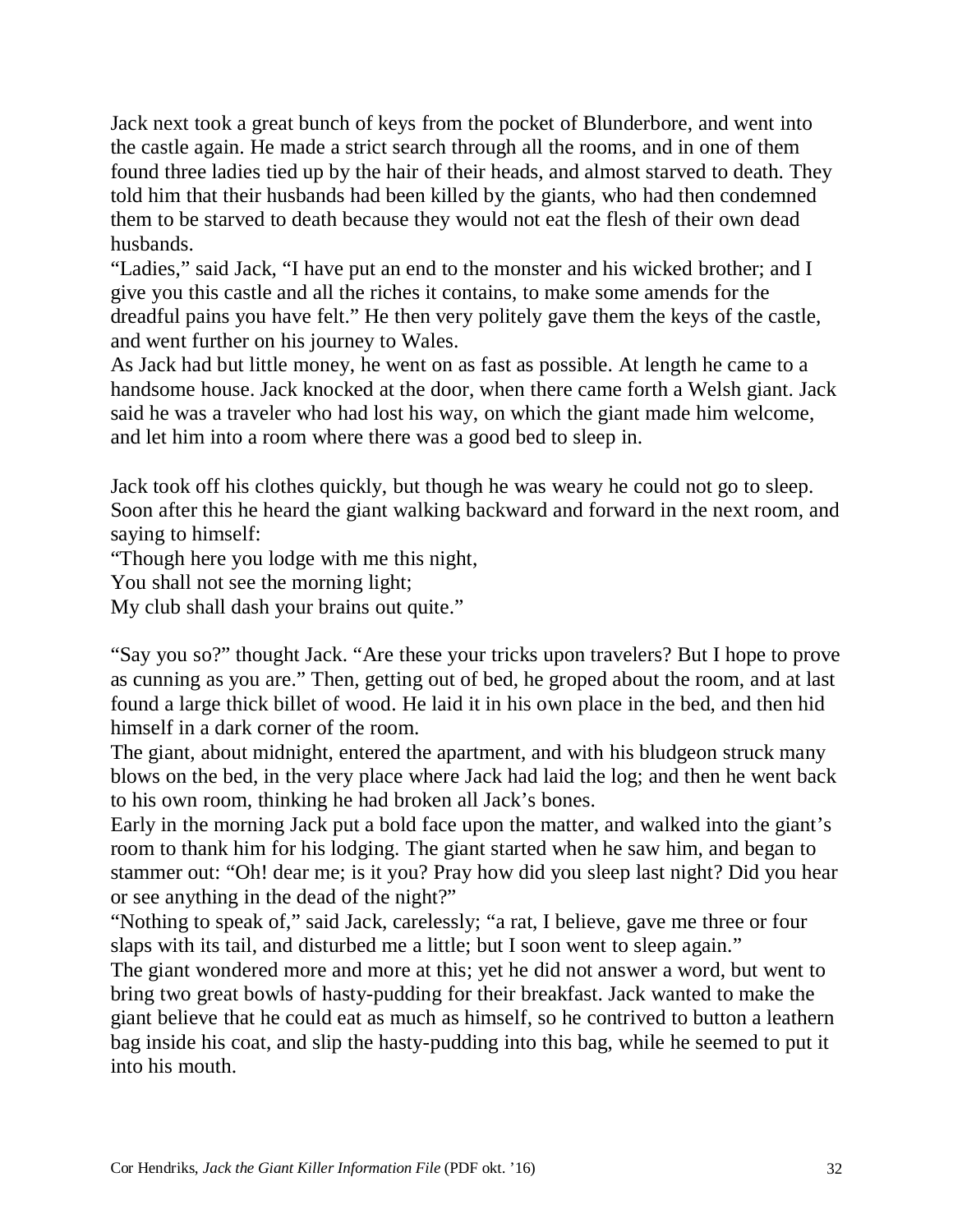When breakfast was over he said to the giant: "Now I will show you a fine trick. I can cure all wounds with a touch; I could cut off my head in one minute, and the next put it sound again on my shoulders. You shall see an example." He then took hold of the knife, ripped up the leathern bag, and all the hasty-pudding tumbled out upon the floor.

"Ods splutter hur nails!" cried the Welsh giant, who was ashamed to be outdone by such a little fellow as Jack, "hur can do that hurself"; so he snatched up the knife, plunged it into his own stomach, and in a moment dropped down dead.

Jack, having hitherto been successful in all his under- takings, resolved not to be idle in future; he therefore furnished himself with a horse, a cap of knowledge, a sword of sharpness, shoes of swiftness, and an invisible coat, the better to perform the wonderful enterprises that lay before him.

He traveled over high hills, and on the third day he came to a large and spacious forest through which his road lay. Scarcely had he entered the forest when he beheld a monstrous giant dragging along by the hair of their heads a handsome knight and his lady. Jack alighted from his horse, and tying him to an oak tree, put on his invisible coat, under which he carried his sword of sharpness.

When he came up to the giant he made several strokes at him, but could not reach his body, but wounded his thighs in several places; and at length, putting both hands to his sword and aiming with all his might, he cut off both his legs. Then Jack, setting his foot upon his neck, plunged his sword into the giant's body, when the monster gave a groan and expired.

The knight and his lady thanked Jack for their deliverance, and invited him to their house, to receive a proper reward for his services. "No," said Jack, "I cannot be easy till I find out this monster's habitation." So, taking the knight's directions, he mounted his horse and soon after came in sight of another giant, who was sitting on a block of timber waiting for his brother's return.

Jack alighted from his horse, and, putting on his invisible coat, approached and aimed a blow at the giant's head, but, missing his aim, he only cut off his nose. On this the giant seized his club and laid about him most unmercifully.

"Nay," said Jack, "if this be the case I'd better dispatch you!" so, jumping upon the block, he stabbed him in the back, when he dropped down dead.

Jack then proceeded on his journey, and traveled over hills and dales, till arriving at the foot of a high mountain he knocked at the door of a lonely house, when an old man let him in.

When Jack was seated the hermit thus addressed him: "My son, on the top of this mountain is an enchanted castle, kept by the giant Galligantus and a vile magician. I lament the fate of a duke's daughter, whom they seized as she was walking in her father's garden, and brought hither transformed into a deer."